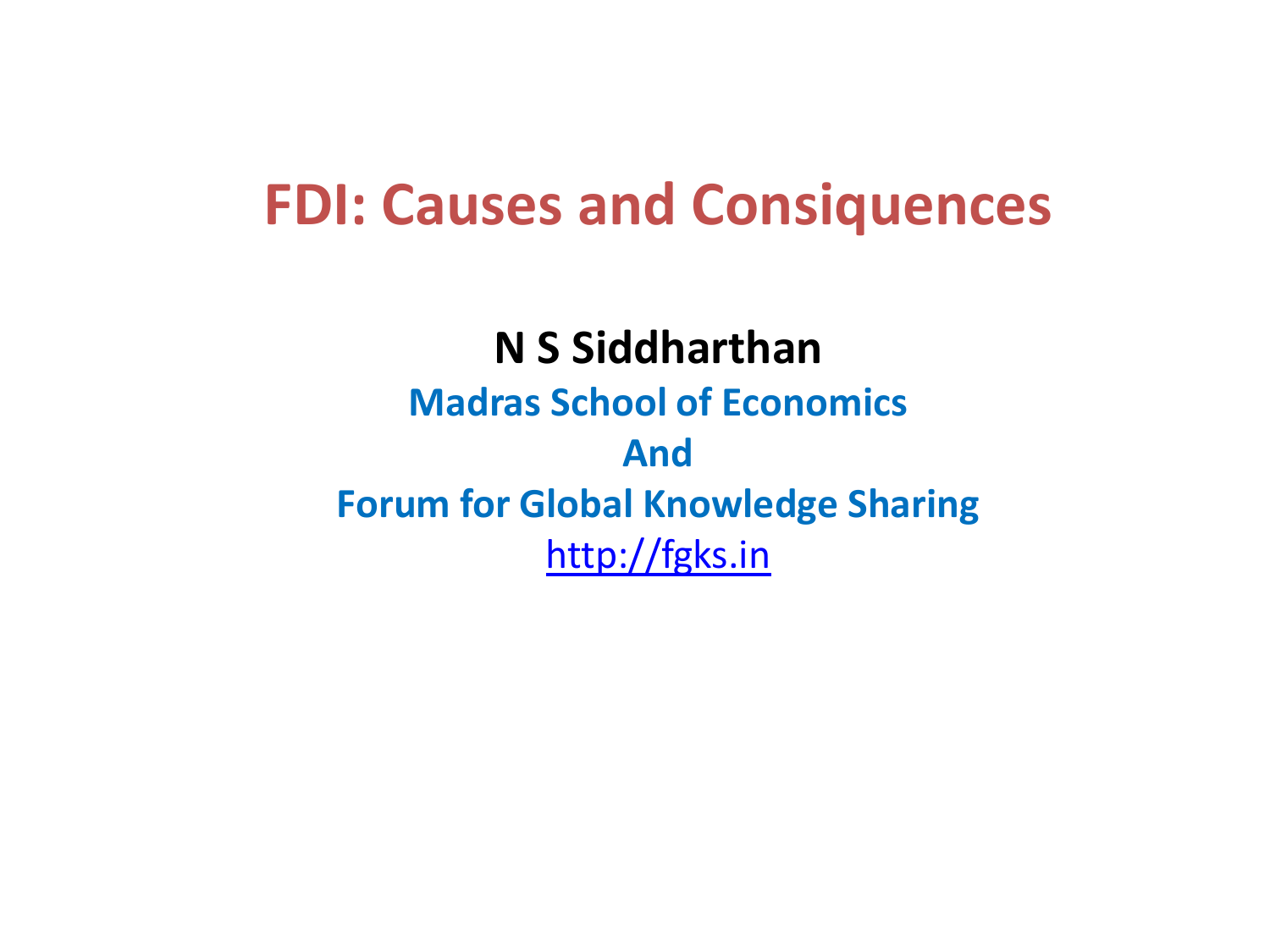# **FDI Paradox**

# **More than 60% FDI inflow to Developed Countries FDI Stock 2006 – 66%, 2016 – 63%**

**Technology Transfer 88% of Royalty Payments Among Developed Countries**

**Less Developed Countries get less FDI and Technology**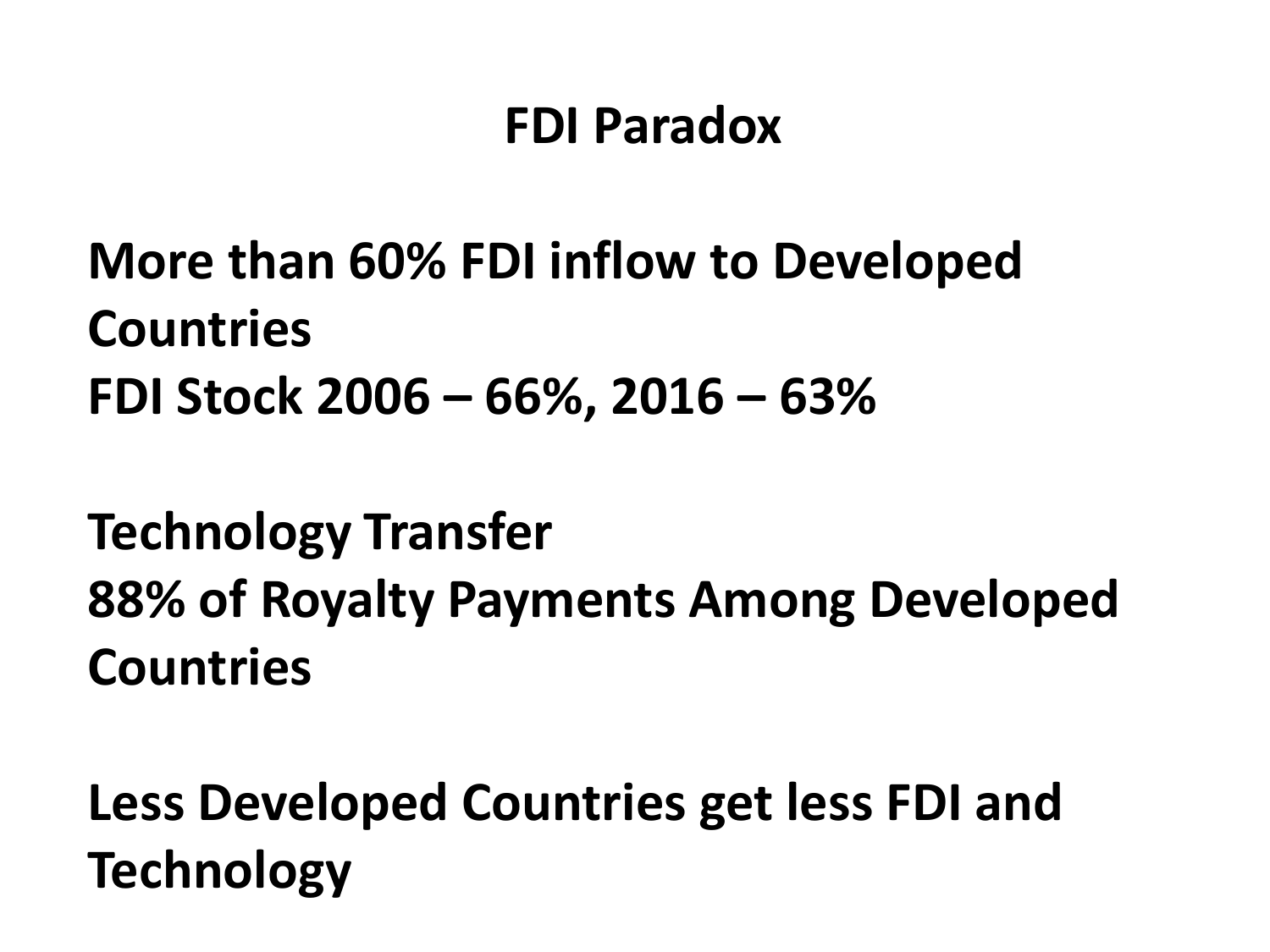|                                                                            | 1990    | 2000    | 2007     | 2010     | 2015     | 2016     |
|----------------------------------------------------------------------------|---------|---------|----------|----------|----------|----------|
| <b>Table 1: FDI stock by region (in million US \$)</b><br>FDI inward stock |         |         |          |          |          |          |
| <b>World</b>                                                               | 1941252 | 5786700 | 15210560 | 19140603 | 24983214 | 26728256 |
|                                                                            | 1412605 | 3987624 | 10458610 | 12501589 | 16007398 | 16917253 |
| <b>Developed economies</b>                                                 | (72.8)  | (68.9)  | (68.8)   | (65.32)  | (64.07)  | (63.29)  |
|                                                                            | 528638  | 1738255 | 4246739  | 5951203  | 8374428  | 9077653  |
| Developing economies                                                       | (27.2)  | (30.0)  | (27.9)   | (31.1)   | (33.52)  | (33.96)  |
|                                                                            | 20691   | 193348  | 327087   | 578818   | 1220903  | 1354404  |
| <b>China</b>                                                               | (1.1)   | (3.3)   | (2.2)    | (3.2)    | (4.89)   | (5.06)   |
|                                                                            | 201653  | 455469  |          | 1097620  | 1572606  | 1590808  |
| <b>Hong Kong China</b>                                                     | (10.4)  | (7.9)   |          | (5.7)    | (6.29)   | (5.95)   |
|                                                                            | 1657    | 17517   | 76226    | 197939   | 282273   | 318502   |
| India                                                                      | (0.1)   | (0.3)   | (0.5)    | (1.03)   | (1.13)   | (1.19)   |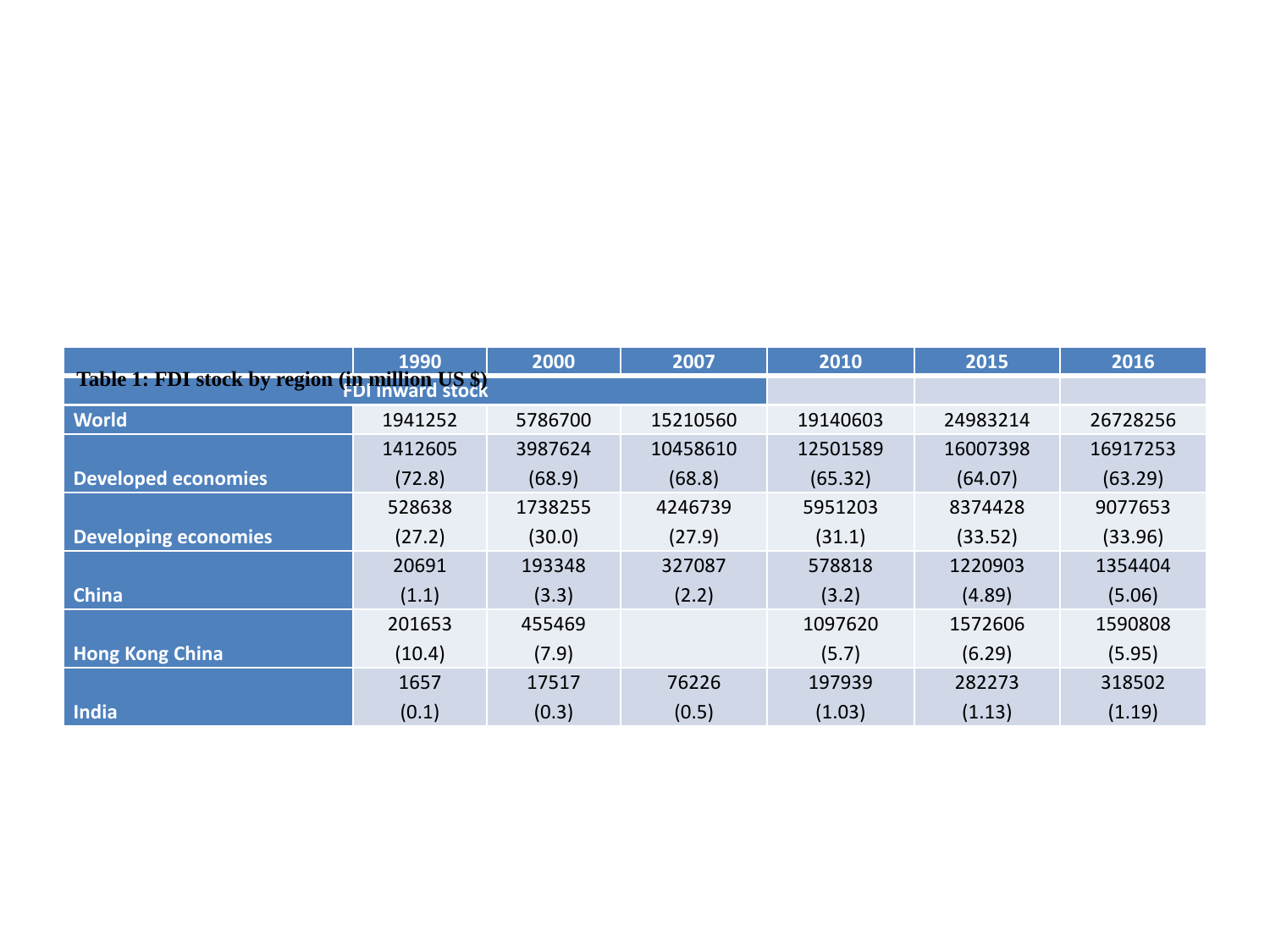| Table 2: FDI Flows by region (in million US $\frac{2005}{57!}$ inflow                                    |                    |         | 2007    | 2010    | 2015    | 2016    |  |
|----------------------------------------------------------------------------------------------------------|--------------------|---------|---------|---------|---------|---------|--|
| Note: percentage share of the EDI inward and outward flow to the world total is given in the parenthesis |                    |         |         |         |         |         |  |
|                                                                                                          | 611283             | 940861  | 1247635 | 601906  | 962496  | 1032373 |  |
| <b>Developed economies</b>                                                                               | (63.8)             | (66.7)  | (68.1)  | (48.39) | (54.62) | (59.11) |  |
| <b>Developing economies</b>                                                                              | 316444             | 412990  | 499747  | 573568  | 764670  | 646030  |  |
|                                                                                                          | (33.0)             | (29.3)  | (27.3)  | (46.1)  | (43.40) | (36.99) |  |
| <b>Asia</b>                                                                                              | 210026             | 272890  | 319333  | 357846  | 540722  | 442665  |  |
|                                                                                                          | (21.9)             | (19.3)  | (17.4)  | (28.8)  | (30.69) | (25.35) |  |
| China                                                                                                    | 72406              | 72715   | 83521   | 106736  | 135610  | 133700  |  |
|                                                                                                          | (7.6)              | (5.2)   | (4.6)   | (8.6)   | (7.70)  | (7.66)  |  |
|                                                                                                          |                    |         |         | 72319   | 174892  | 108126  |  |
| <b>Hong Kong</b>                                                                                         |                    |         |         | (5.81)  | (9.93)  | (6.19)  |  |
| India                                                                                                    | 7606               | 19662   | 22950   | 24640   | 44208   | 44486   |  |
|                                                                                                          | (0.8)              | (1.4)   | (1.3)   | (2.0)   | (2.51)  | (2.55)  |  |
|                                                                                                          | <b>FDI outflow</b> |         |         |         |         |         |  |
| <b>World</b>                                                                                             | 880808             | 1323150 | 1996514 | 1323337 | 1474242 | 1452463 |  |
| <b>Developed economies</b>                                                                               | 748885             | 1087186 | 1692141 | 935190  | 1065192 | 1043884 |  |
|                                                                                                          | (85.0)             | (82.2)  | (84.8)  | (70.7)  | (72.25) | (71.87) |  |
| <b>Developing economies</b>                                                                              | 117579             | 212258  | 253145  | 327564  | 377938  | 383429  |  |
|                                                                                                          | (13.3)             | (16.0)  | (12.7)  | (24.8)  | (25.64) | (26.40) |  |
| <b>Asia</b>                                                                                              | 79412              | 141105  | 194663  | 244585  | 331825  | 363058  |  |
|                                                                                                          | (9.0)              | (10.7)  | (9.8)   | (18.5)  | (22.51) | (25.00) |  |
| <b>China</b>                                                                                             | 12261              | 21160   | 22469   | 68000   | 127560  | 183100  |  |
|                                                                                                          | (1.4)              | (1.6)   | (1.1)   | (5.1)   | (8.65)  | (12.61) |  |
| <b>Hong Kong</b>                                                                                         |                    |         |         | 88025   | 55143   | 62460   |  |
|                                                                                                          |                    |         |         | (6.66)  | (3.74)  | (4.30)  |  |
| <b>India</b>                                                                                             | 2978               | 12842   | 13649   | 14626   | 7501    | 5120    |  |
|                                                                                                          | (0.3)              | (1.0)   | (0.7)   | (1.1)   | (0.51)  | (0.35)  |  |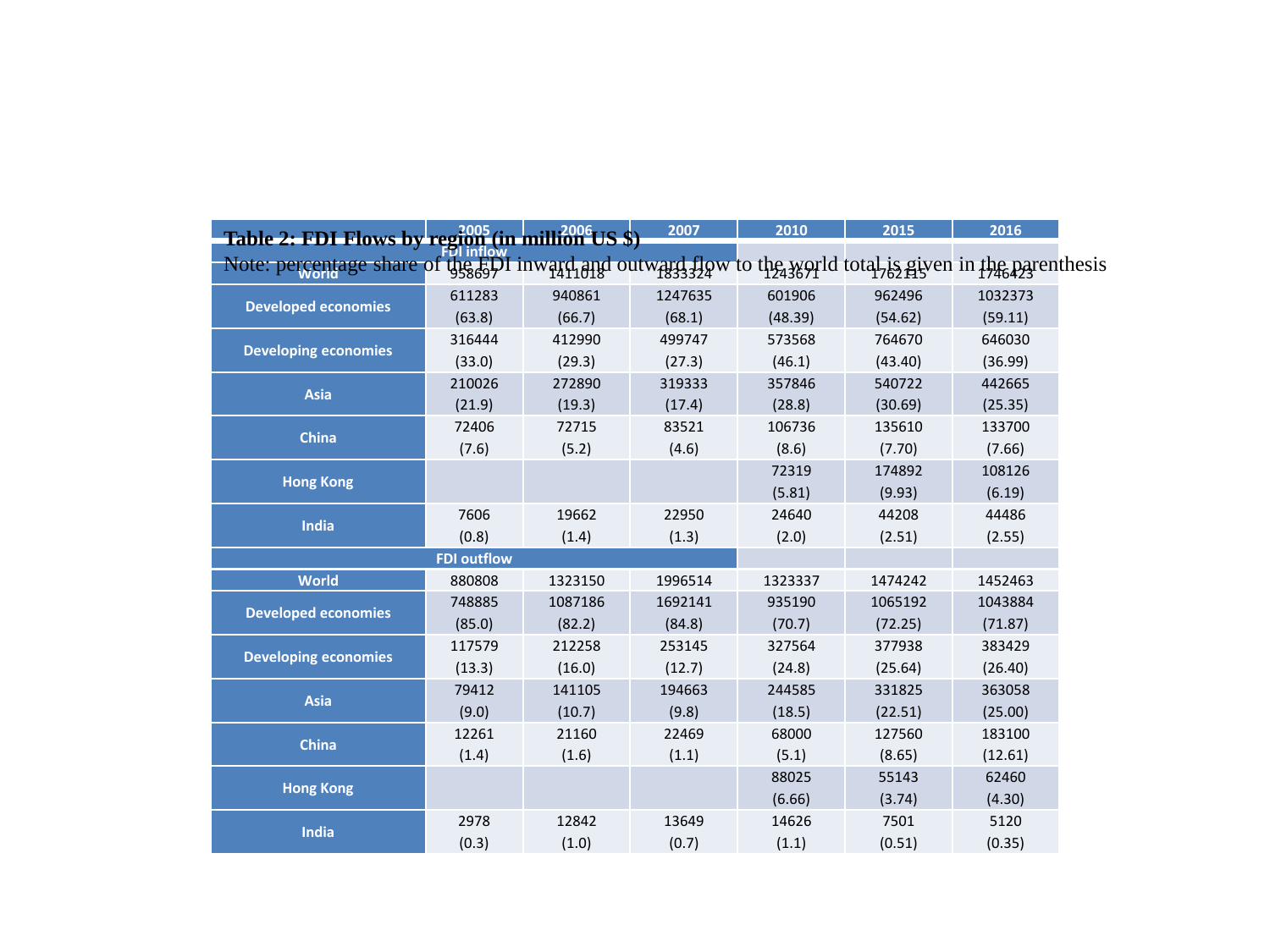#### **FDI LOCATION ADVANTAGES**

#### **MARKET SEEKING**

**Size, Income and Growth Rate Membership of Regional Union** 

#### **EFFICIENCY SEEKING**

**Cost: Labour and Skill** (In empirical studies cheap labour has not emerged significant) **Infrastructure: Transport, Telecommunications, Electricity, Port facilities Customs, Legal Dispute Settlements, Rule of Law** 

#### **OTHER LOCATION ADVANTAGES**

**Technological Status Brand Name and Goodwill of Local Firms** Openness of the Economy (This has also not emerged important) **Trade Macro Policies of the Government IPR** (In studies this variable is also unimportant)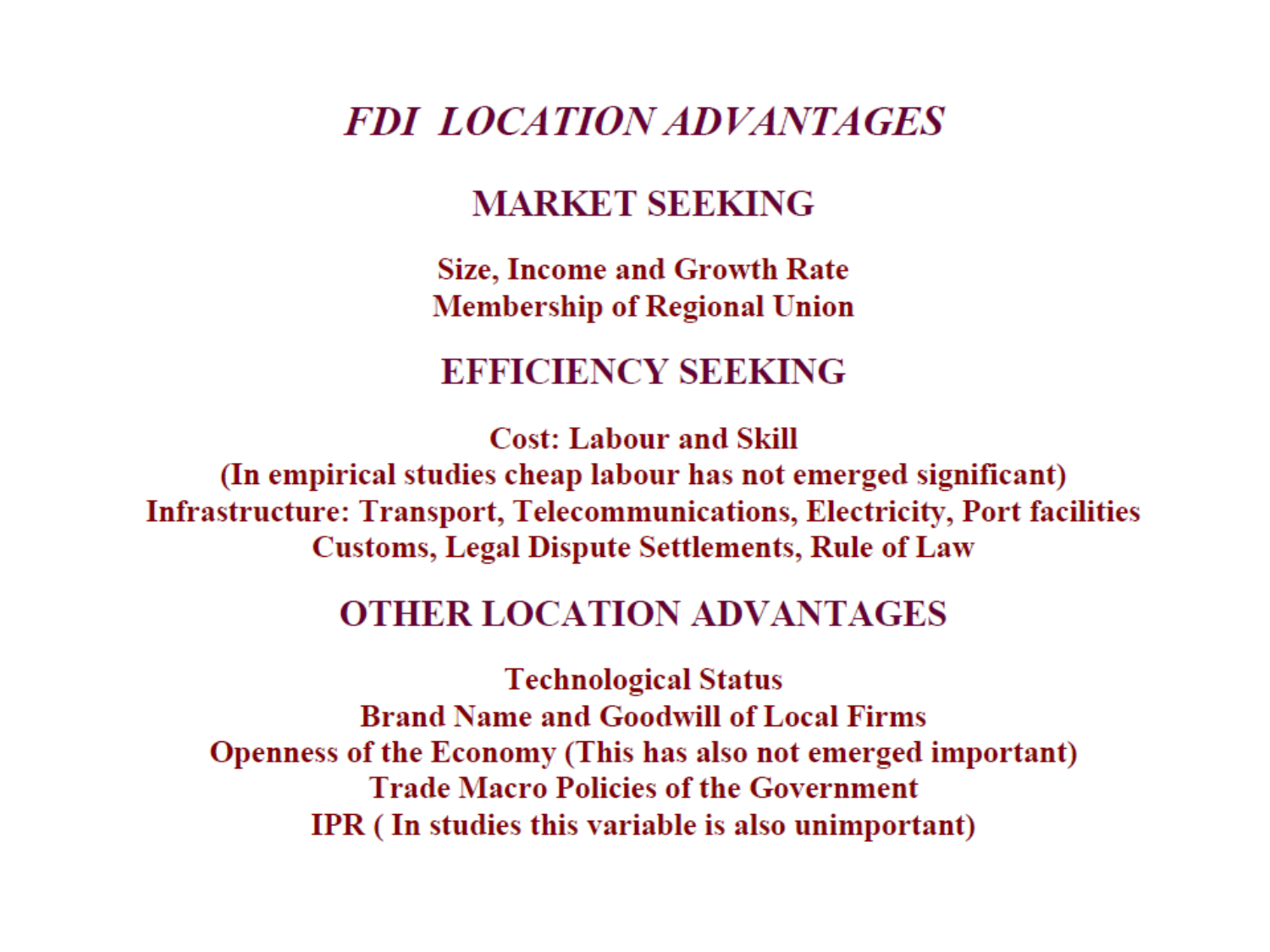| <b>Country/Variable</b>                                   | <b>India</b> | <b>China</b> | <b>Malaysia</b> | <b>Thailand</b> | <b>Singapore</b> |
|-----------------------------------------------------------|--------------|--------------|-----------------|-----------------|------------------|
| $\mathsf{s}$                                              |              |              |                 |                 |                  |
| of<br><b>Doing</b><br><b>Ease</b><br><b>Business Rank</b> | 130 (100)    | 78 (78)      | 23(24)          | 46 (26)         | 2)2)             |
| <b>Starting Business</b>                                  | 155(156)     | 127 (93)     | 112 (111)       | 78 (36)         | 6(6)             |
| <b>Construction</b><br><b>Permits</b>                     | 185 (181)    | 177 (172)    | 13(11)          | 42 (43)         | 10(16)           |
| <b>Getting</b><br><b>Electricity</b>                      | 26 (29)      | 97 (98)      | 8(8)            | 37(13)          | 10(12)           |
| <b>Registring</b><br><b>Property</b>                      | 138 (154)    | 42 (41)      | 40 (42)         | 68 (68)         | 19 (19)          |
| <b>Getting Credit</b>                                     | 44 (29)      | 62 (68)      | 20(20)          | 82 (42)         | 20 (29)          |
| <b>Protecting</b><br><b>Minority</b><br><b>Investors</b>  | 13(4)        | 123 (119)    | 3(4)            | 27(16)          | 1(4)             |
| <b>Paying Taxes</b>                                       | 172 (119)    | 131 (130)    | 61 (73)         | 109 (67)        | 8(7)             |
| <b>Trading</b><br>across<br><b>Borders</b>                | 143 (146)    | 96 (97)      | 60 (61)         | 56 (57)         | 41 (42)          |
| <b>Enforcing</b><br><b>Contracts</b>                      | 172 (164)    | 5(5)         | 42 (44)         | 51 (34)         | 2(2)             |
| <b>Resolving</b><br><b>Insolvency</b>                     | 136 (103)    | 53 (56)      | 46 (46)         | 23(26)          | 29 (27)          |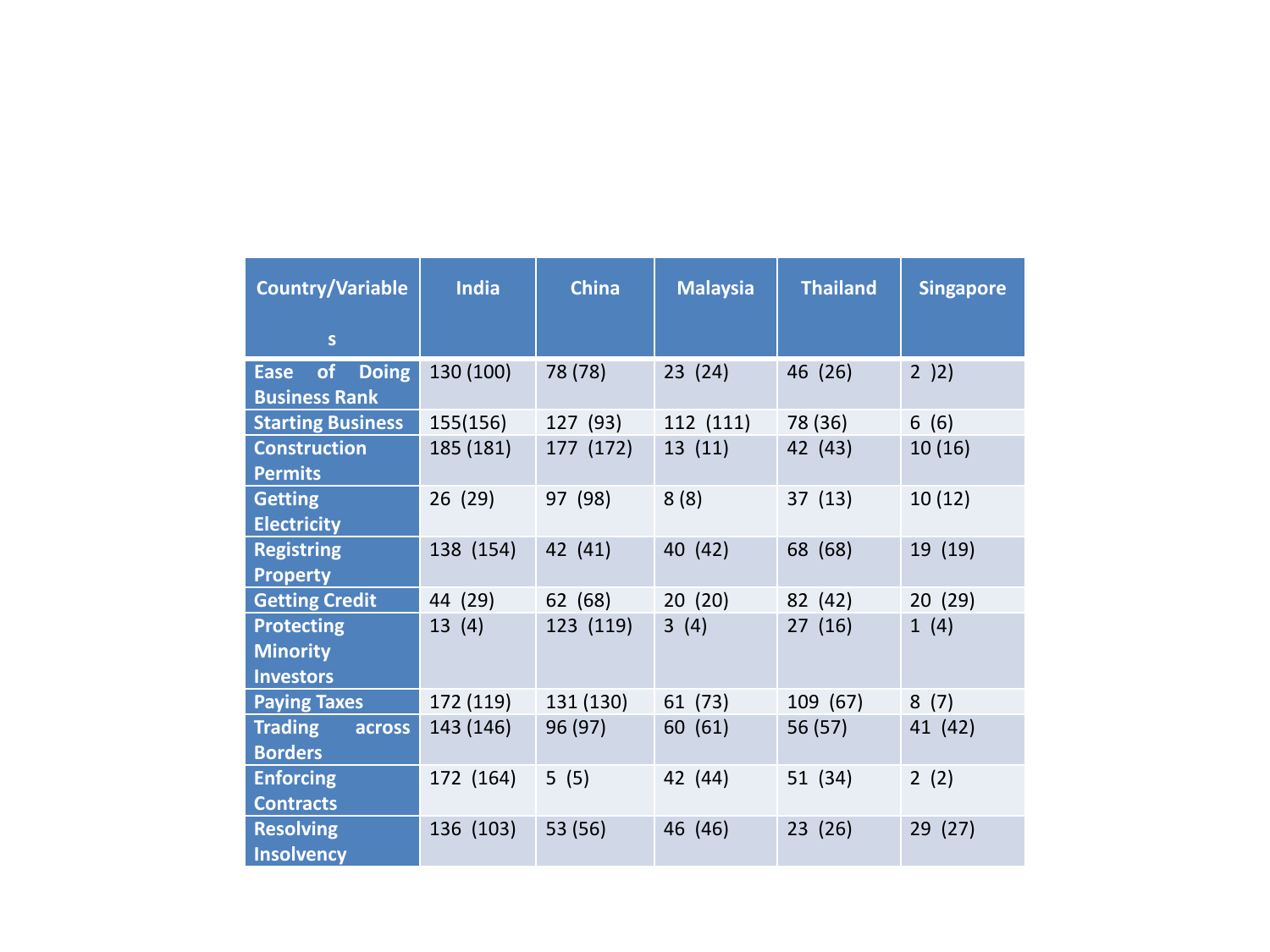# **Development of Indian Manufacturing Sector: Two sets of constraints.**

Physical and Government Infrastructure – They are related and reinforce each other.

# **Physical Infrastructure**

- Insufficient investment in Roads, Ports, Electricity and Railways.
- Long hours of load shedding, power holidays and closure of manufacturing units.
- Large enterprises captive power plants not cost effective SMEs – Cannot afford them – Main victims
- Bad governance and corruption has made things worse. Small percentage of allocated sum goes for infrastructure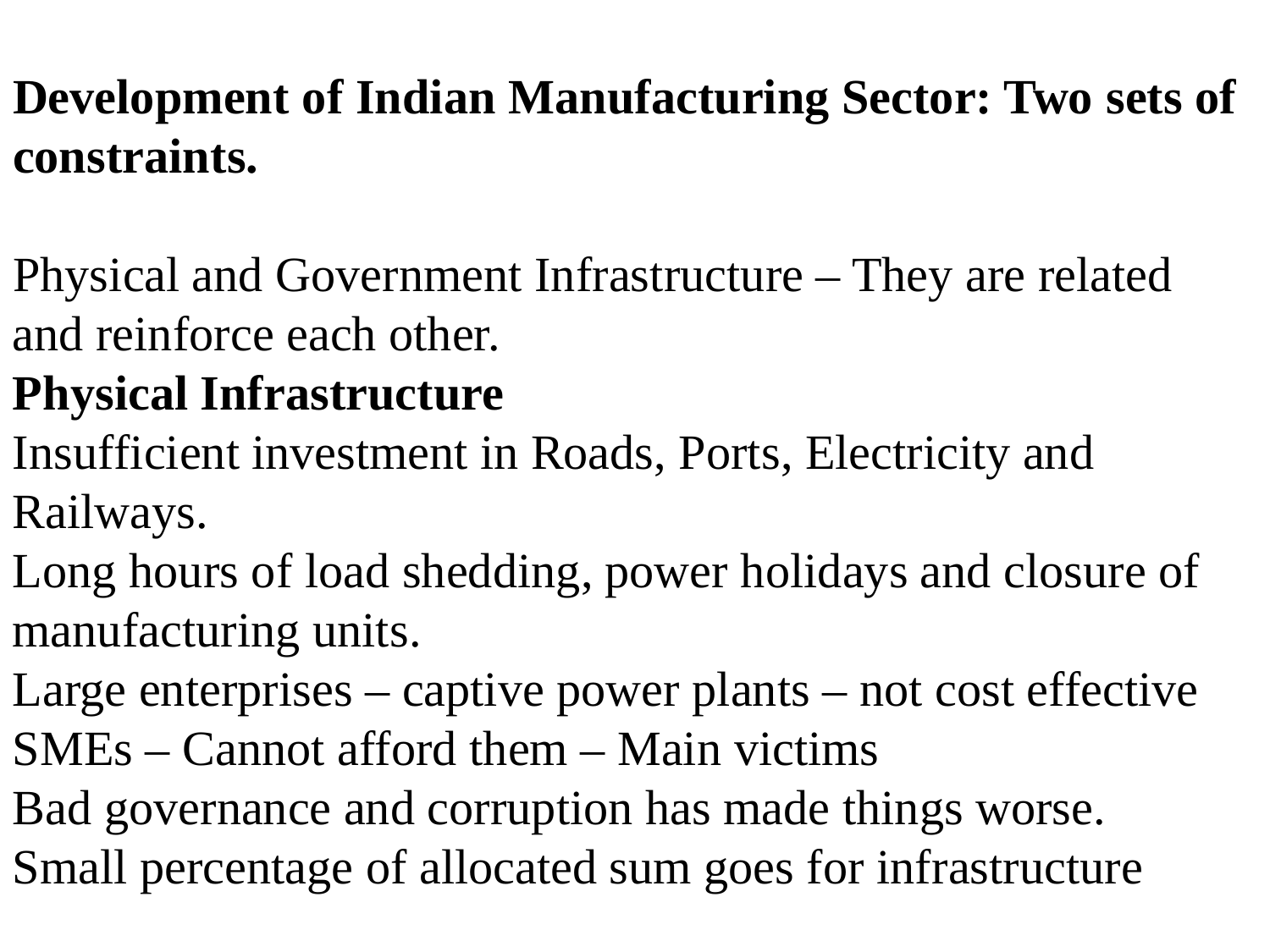### **Governance Issues**

Tax and fiscal concessions not sufficient to attract investment

Tackling Corruption is more important

Corruption is like a tax that pushes up costs – except that the money goes to corrupt individuals instead of to government.

Given the level of corruption, tax concessions and reduction in interest rates may not be sufficient to attract investment.

Bad governance affects both the quantity and quality of investment.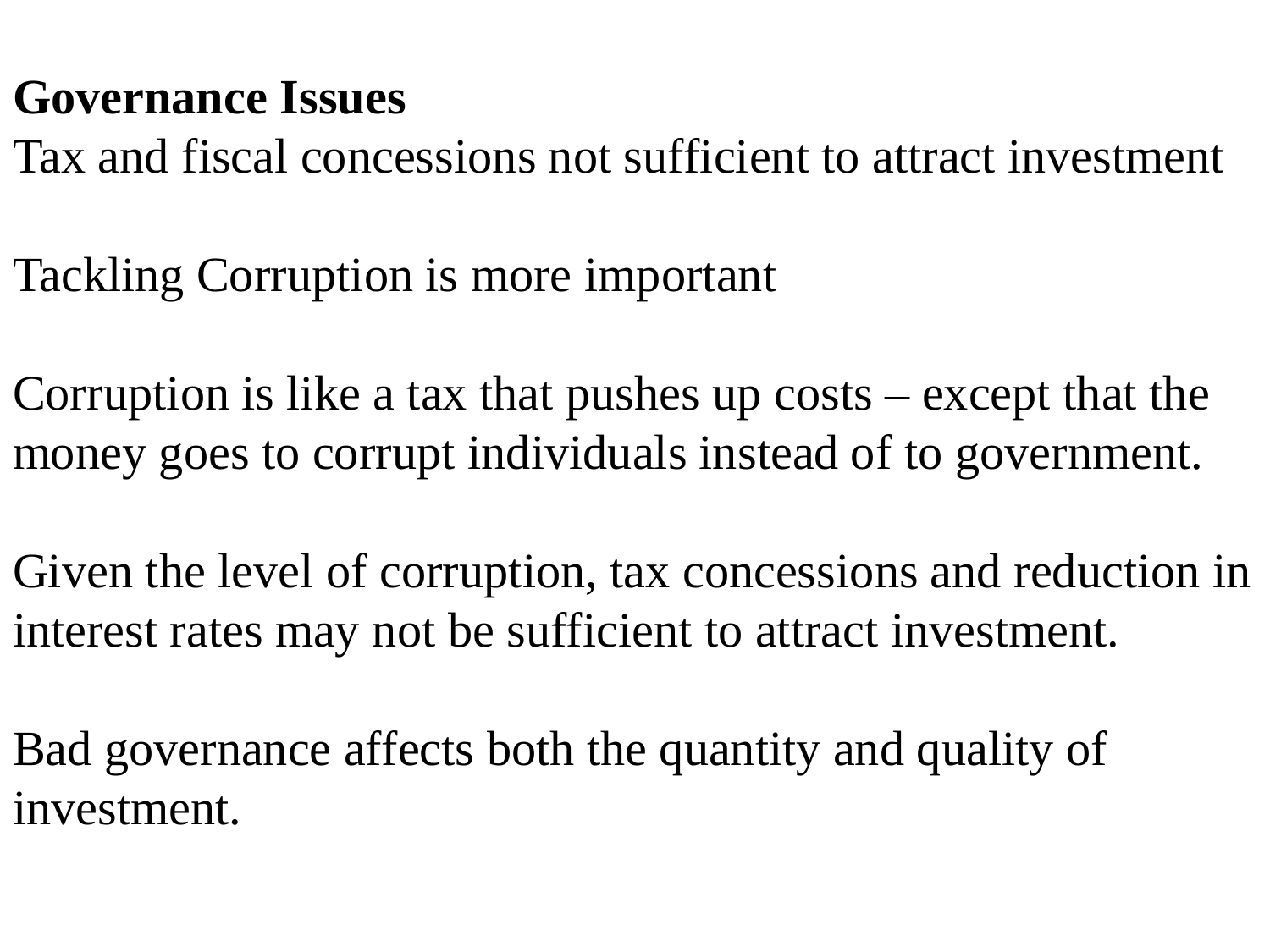### **Studies relating corruption and FDI**

Wei, Shang-jin (2000). "How taxing is corruption on international investors?", *The Review of Economics and Statistics*, 82(1), 1-11.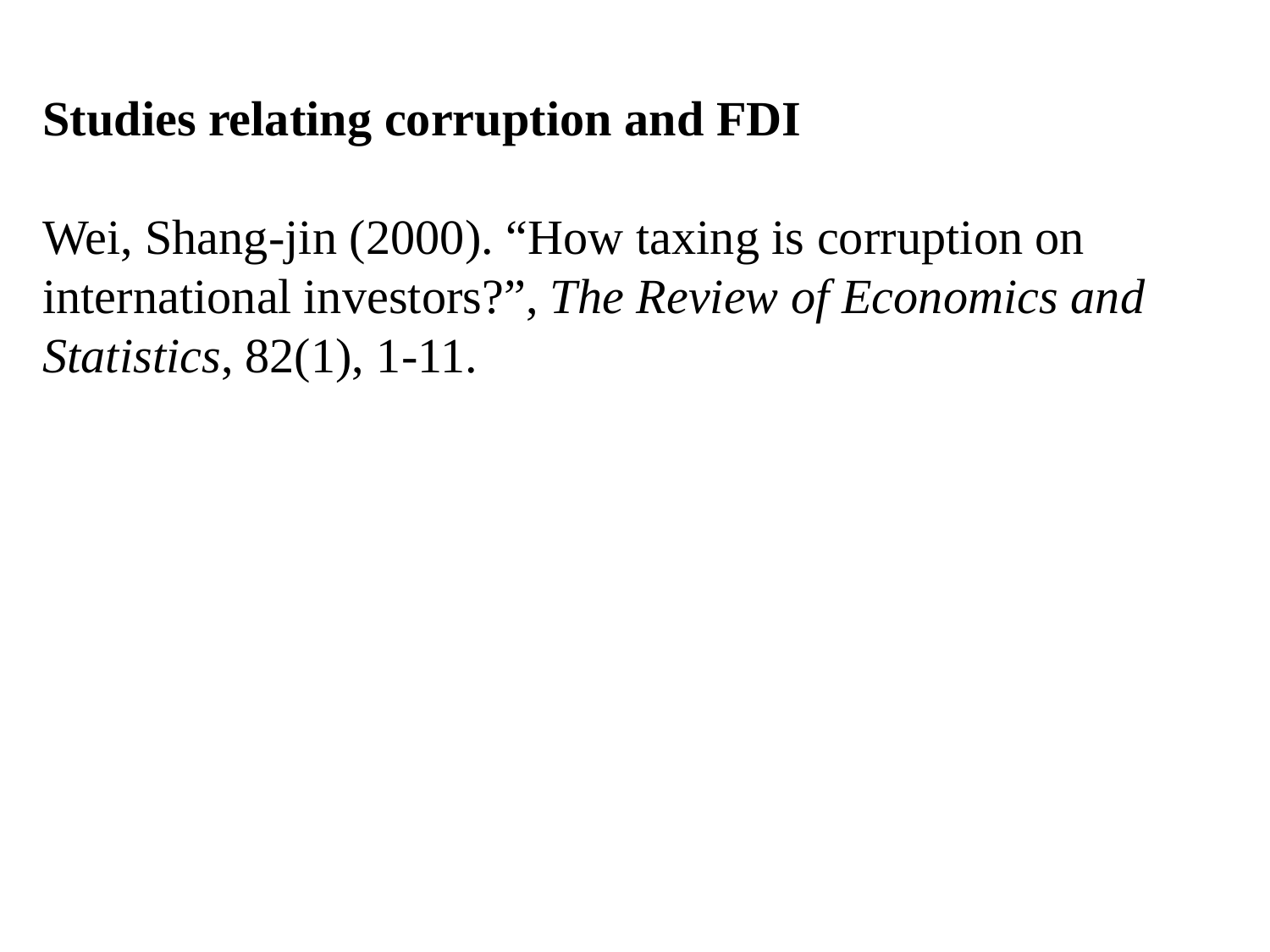| <b>Equations</b>      | 1         | $\overline{2}$ | 3         | 4         | 5         |
|-----------------------|-----------|----------------|-----------|-----------|-----------|
| Tax rate              | $-2.39**$ | $-2.57**$      | $-2.61$   | $-3.51**$ | $-3.66**$ |
| <b>Corruptio</b>      | $-0.18**$ | $-0.18**$      | $-0.16**$ | $-0.11**$ | $-0.10**$ |
| $\mathsf{n}$          |           |                |           |           |           |
| <b>Tax credit</b>     |           | 0.75           | 0.71      | 0.83      | 0.84      |
| Pol.Stabi             |           |                | $0.13**$  | $0.20**$  | $0.17**$  |
| logGDP                | $0.39**$  | $0.39**$       | $0.32**$  | 0.02      | 0.04      |
| <b>LogPOP</b>         | $0.20**$  | $0.20**$       | $0.26**$  | $0.56**$  | $0.63**$  |
| <b>LogDIST</b>        | $-0.30**$ | $-0.29**$      | $-0.29**$ | $0.28**$  | $0.27**$  |
| <b>LANG-TIE</b>       | $0.33***$ | $0.33**$       | $0.27*$   | $0.31*$   | $0.33**$  |
| <b>OECD</b>           |           |                |           |           | $0.50**$  |
| Log wage              |           |                |           | $0.35**$  | $0.42**$  |
| OECD <sup>*</sup> Lwa |           |                |           |           | $-0.19*$  |
| ge                    |           |                |           |           |           |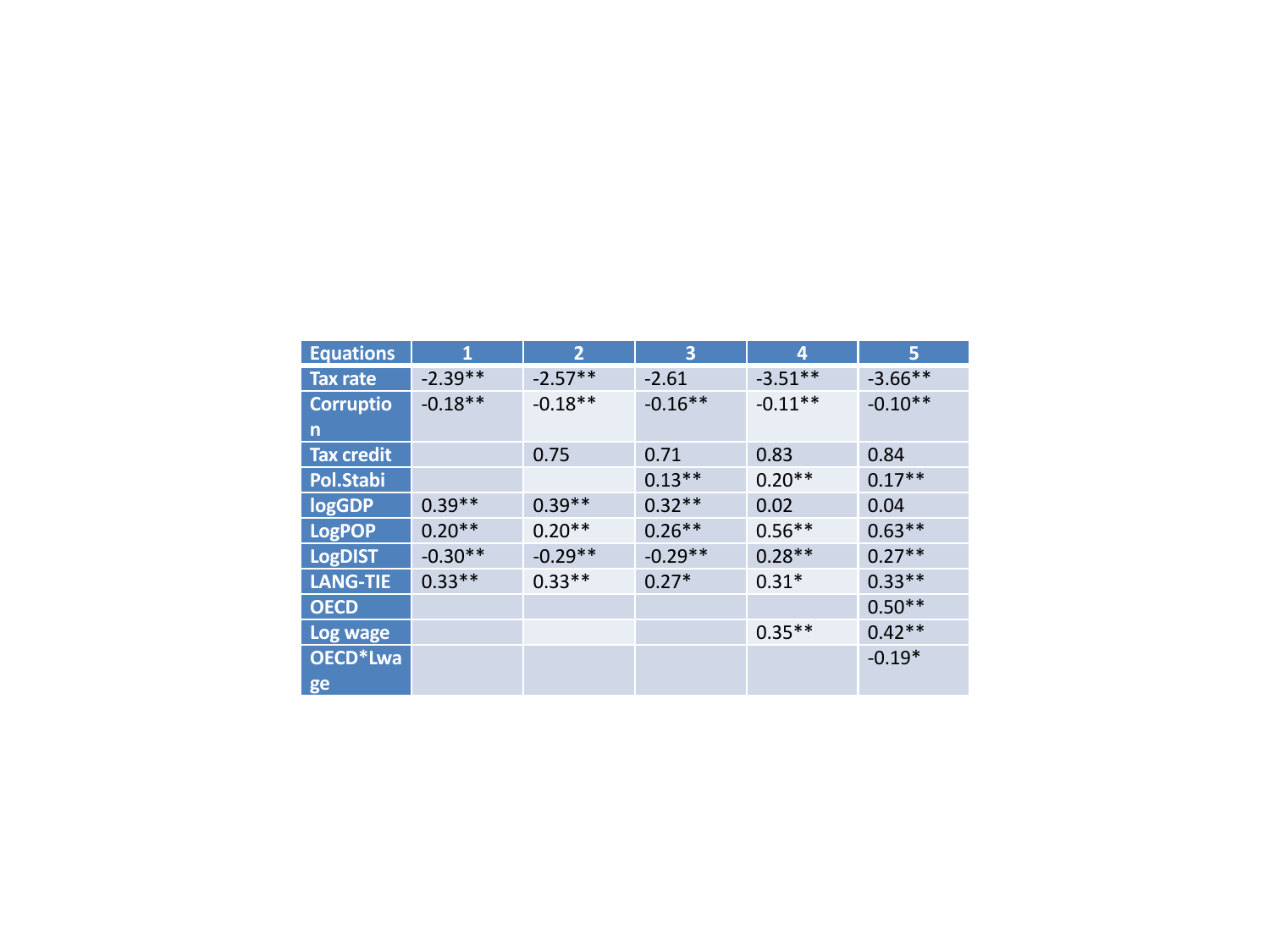Suppose  $\beta_1$  and  $\beta_2$  are coefficient estimates for tax rate and corruption, respectively. Given the specification, a  $100/\beta_1$  percentage point change in tax rate and a  $1/\beta_2$  change in the rating of corruption would produce the same amount of change in the stock of FDI. Therefore, a one-step increase in the corruption measure is equivalent to  $100\beta_2/\beta_1$  percentage points increase in the tax rate. Using the estimates in column 2, a one-step increase in the corruption level is equivalent to a rise in the tax rate by 7.53 percentage points, other things equal. An increase in corruption level from that of Singapore to that of Mexico has the same negative effect on inward foreign investment as raising the tax rate by over fifty percentage points.  $13$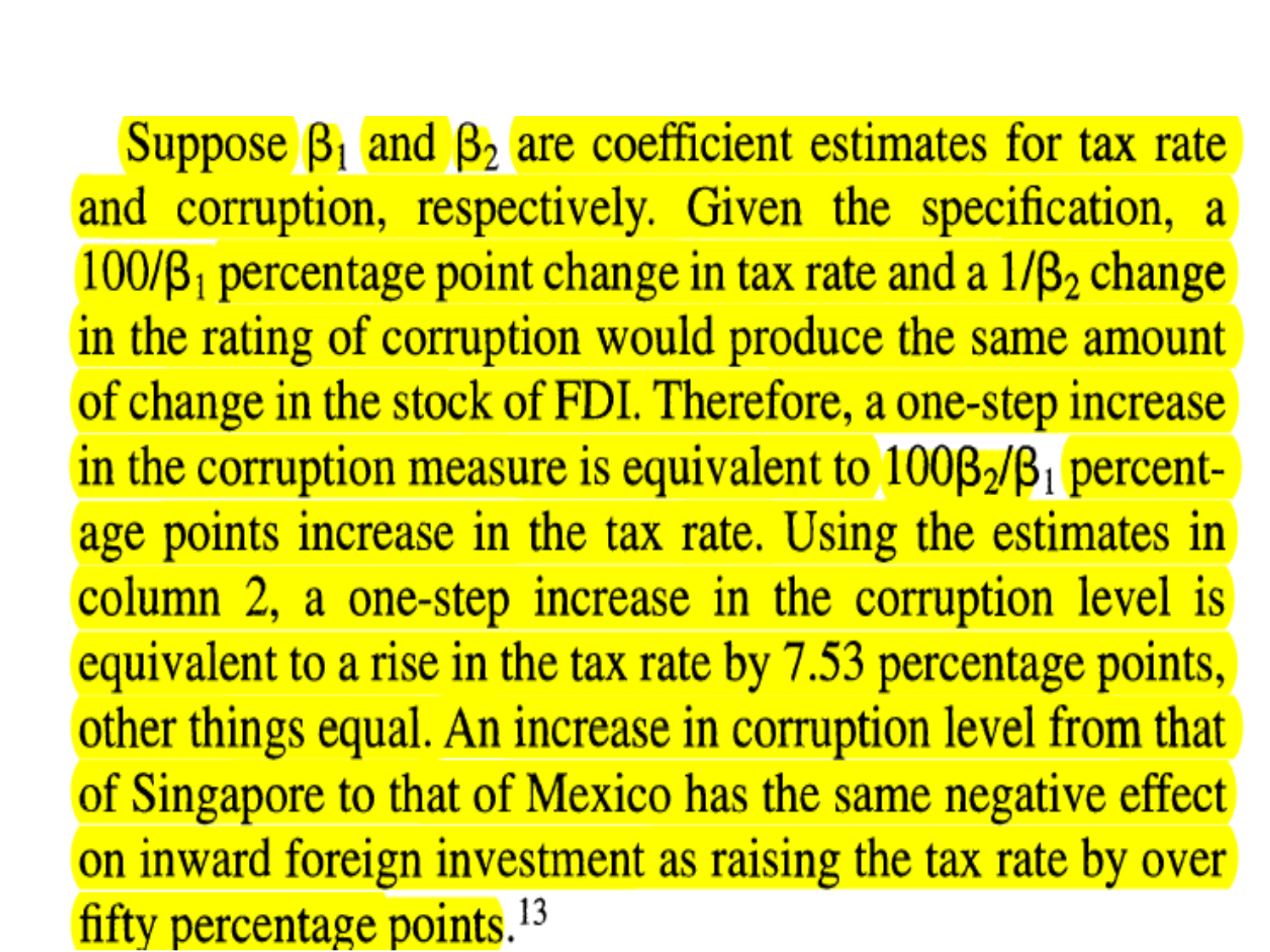#### Cuervo-Cazurra, Alvaro (2006). "Who cares about corruption?", Journal of **International Business Studies, 37(6), 807-822.**

- Corruption results not only in a reduction in FDI but also in a change in the composition of country of origin of FDI.
- Two cases: (1) FDI from countries that have signed the OECD convention of combating bribery of foreign public officials in international business transactions and (2) FDI from countries with high levels of corruption.
- Relationship between corruption and FDI in modified by the country of origin of FDI.
- Corruption in the host country results in relatively less FDI from countries that have signed the OECD convention, but in relatively more FDI from countries with high levels of corruption.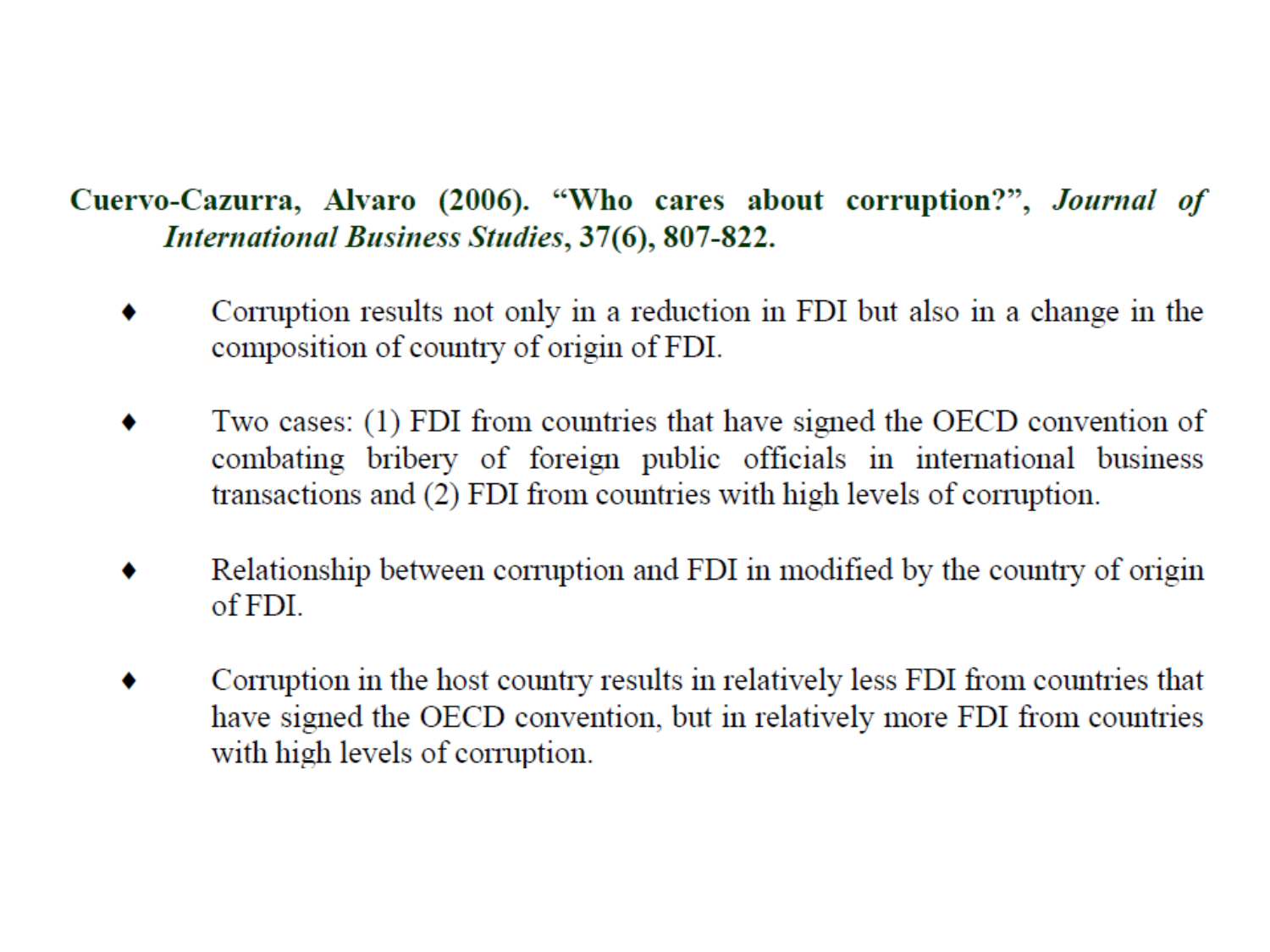| Tobit model    |             |             |
|----------------|-------------|-------------|
| OECD x HCC     |             | $-0.323**$  |
| HCHC x HCC     |             | $0.460**$   |
| <b>HCC</b>     | $-0.345***$ | $-0.170$    |
| $Ln$ GDP       | $0.480***$  | $0.473***$  |
| Population     | $0.008***$  | $0.008***$  |
| Ln Distance    | $-0.833***$ | $-0.756***$ |
| Landlocked     | $-0.039$    | $-0.112$    |
| Island         | $-0.479*$   | $-0.515**$  |
| <b>CB</b>      | $0.709**$   | $0.543*$    |
| CL             | $0.542**$   | $0.602**$   |
| CC             | $-0.197$    | $-0.281$    |
| ECL            | $0.714**$   | $0.676**$   |
| <b>RFDI</b>    | $-0.218*$   | $-0.244*$   |
| RTrade         | 0.027       | 0.030       |
| Log Likelihood | $-1881.763$ | $-1776.249$ |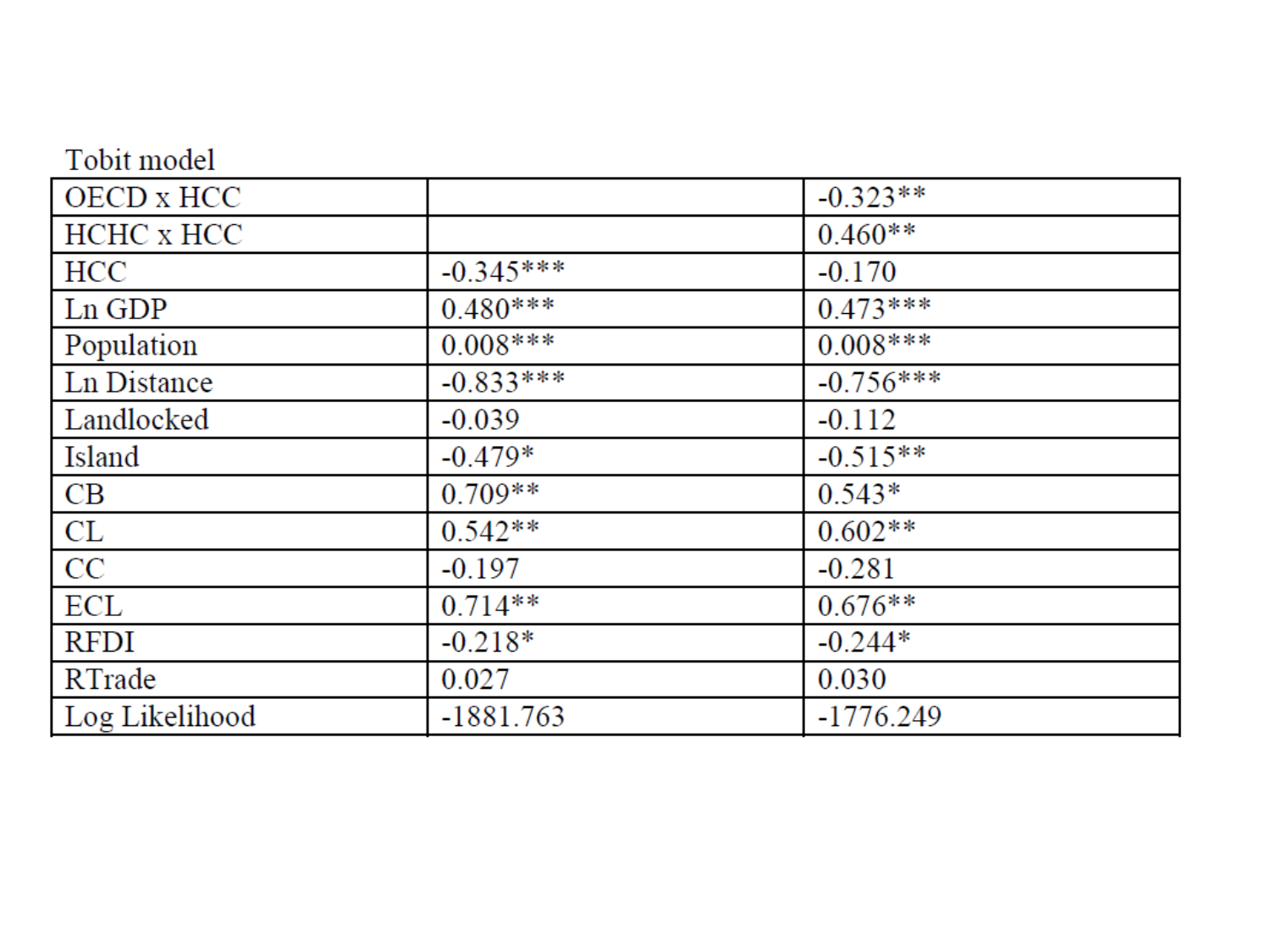**Till Recently Most FDI Inflows into India were in manufacturing**

**2005 Manufacturing share 41%, 2008: 20% Manufacturing share 2000 – 2017: 26%;**

**Real estate and construction and other servicers dominate**

**Investments from Tax heavens dominate**

**Investments from OECD countries have come down 2000 to 2017 31%; Mauritius 34%; 2017 – 37%**

**Huge increase in FDI in non financial services**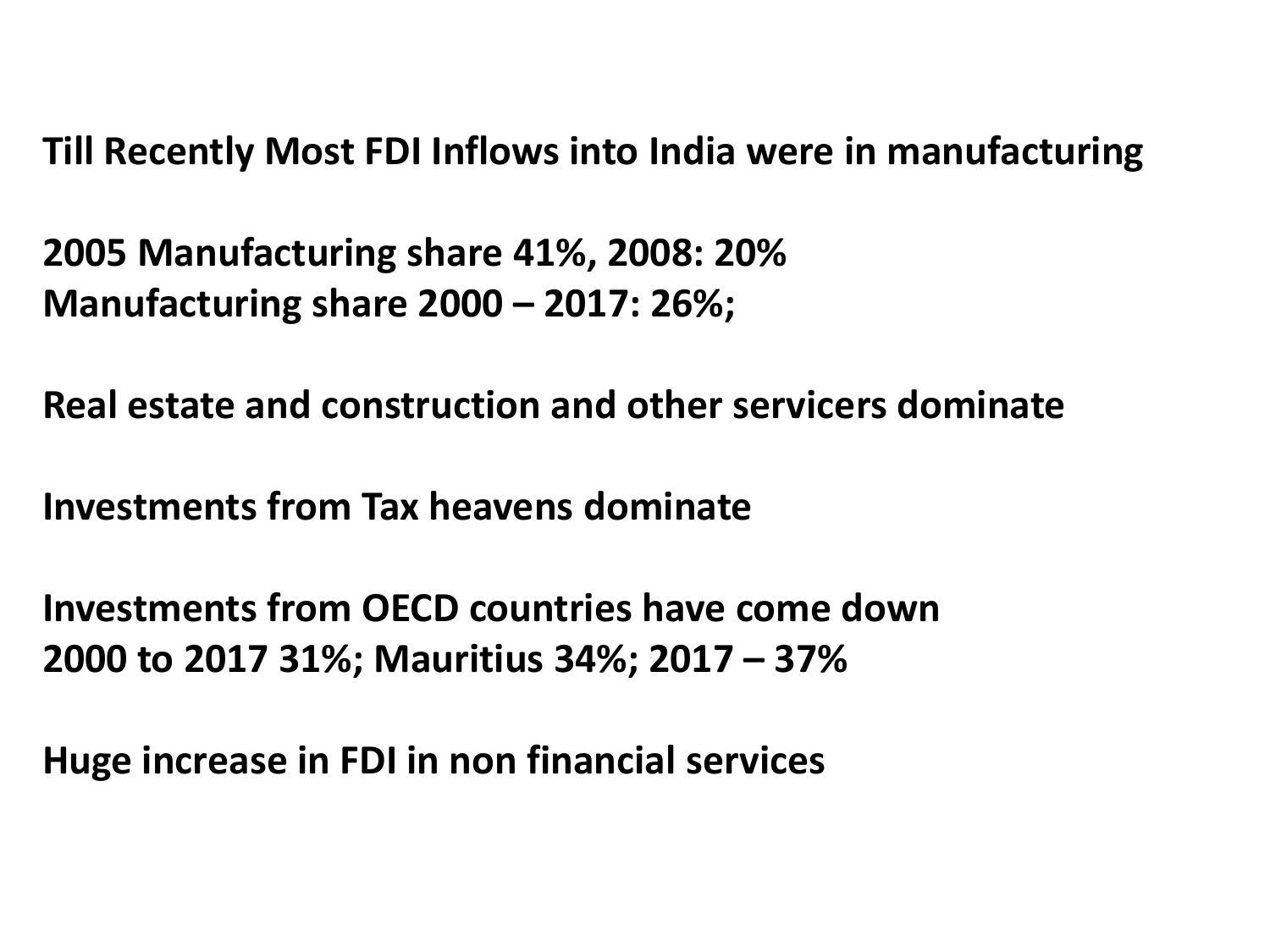**Nadia Doytch, Merih Uctum "Does the worldwide shift of FDI from manufacturing to services accelerate economic growth? A GMM estimation study",** *Journal of International Money and Finance* 30 (2011) 410–427

However, nonfinancial service FDI drains resources and hurts manufacturing industry

We conclude that a shift from manufacturing to service FDI is likely to lead to deindustrialization in certain regions and types of economies if this shift is spearheaded by nonfinancial FDI.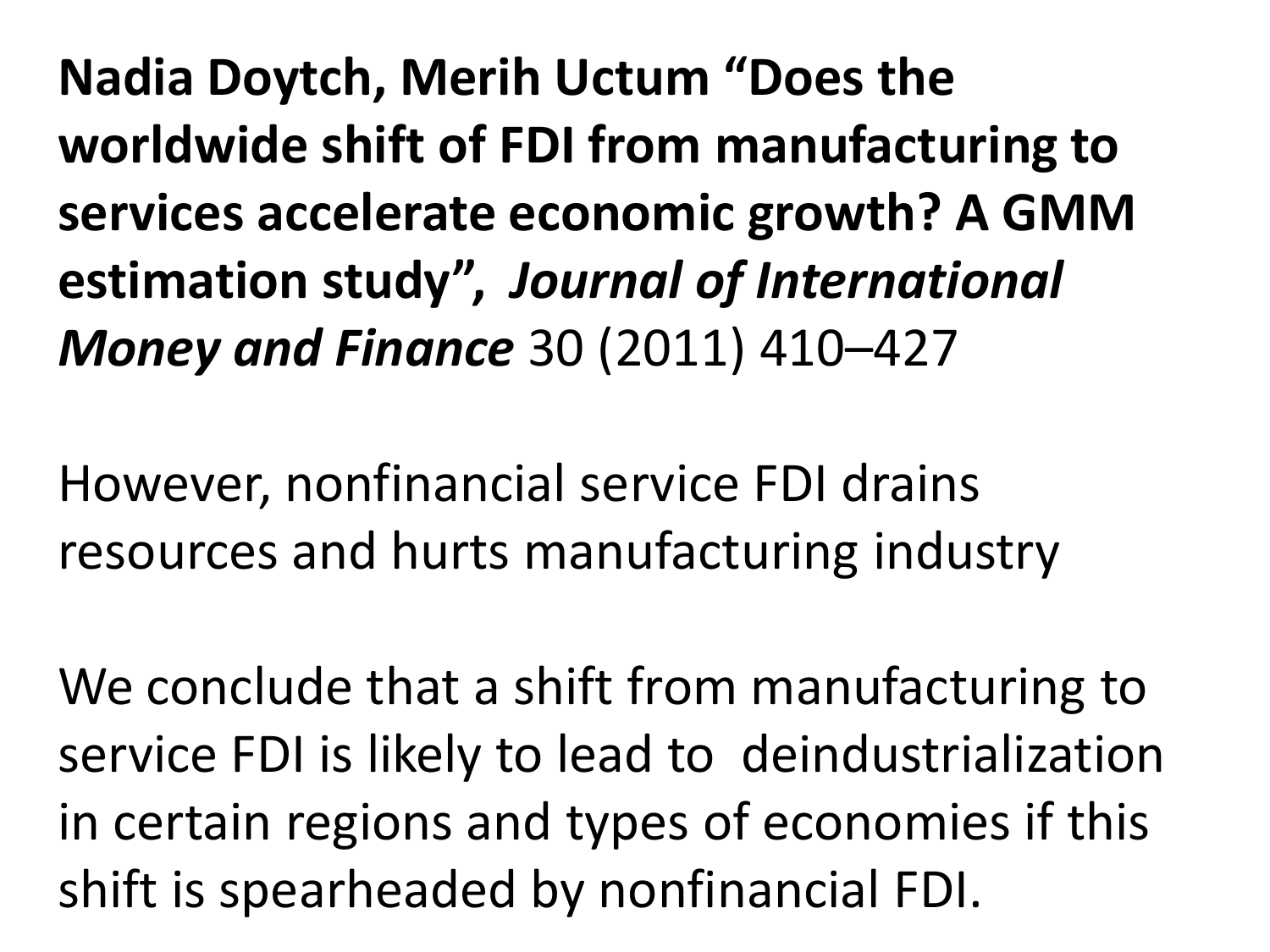# Consequences: Spillovers

- **≻Developing countries have been inviting FDI** mainly to benefit from technology and productivity spillovers.
- **≻Spillovers are not automatic.**
- Not all local firms would benefit from spillovers – some could become victims.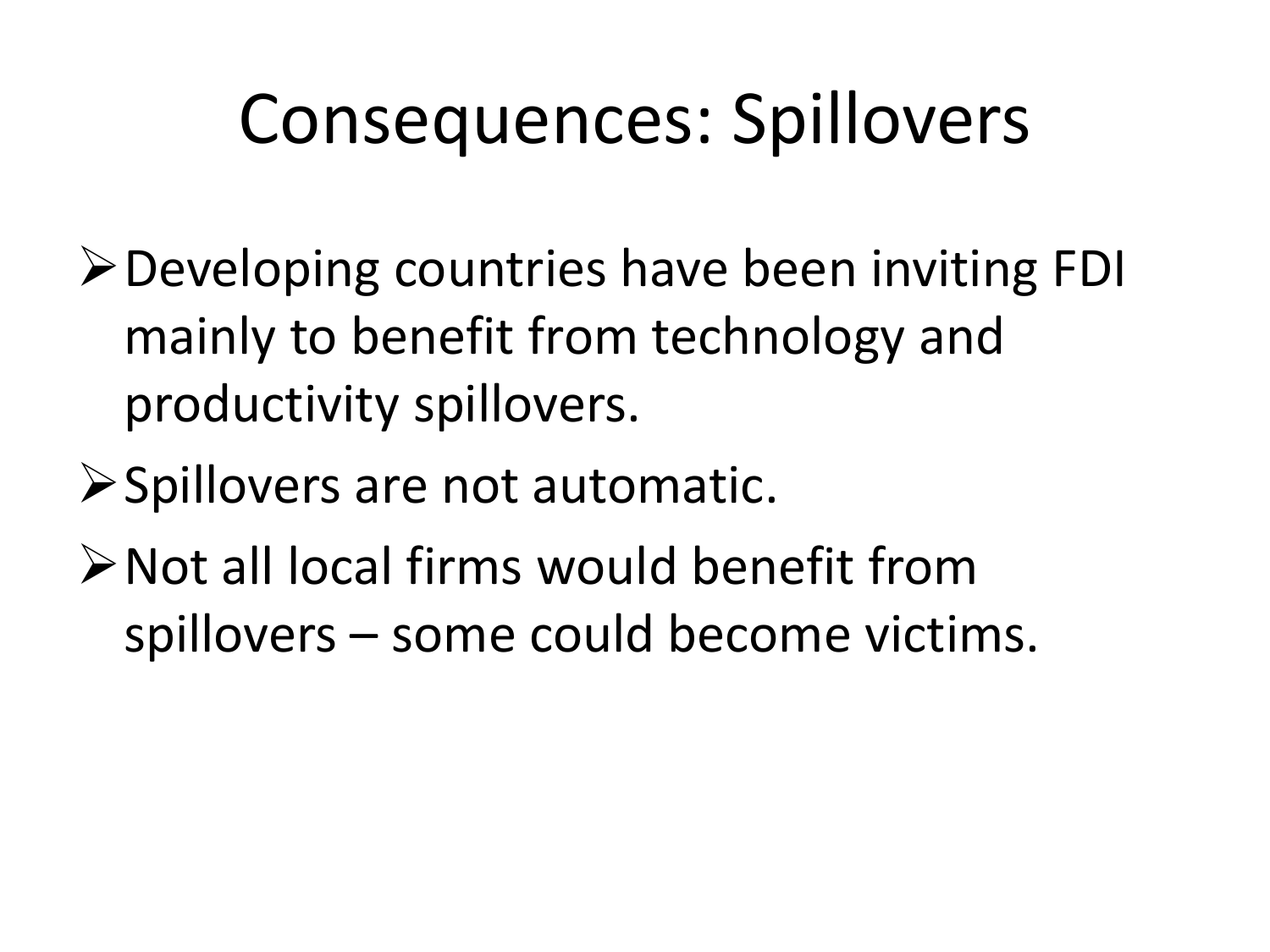# Lessons From Literature

- Whether an enterprise benefits from spillover or not depends on the technology and productivity gap between the local firm and the MNE.
- Firms that have large technology gaps may not be able to benefit from FDI spillovers and could even become victims.
- However, if they invest resources to change the manufacturing configuration and modernise their unit, in the long-run they could gain substantially.
- Enterprises that invest in R&D and having a good technological base benefit from the presence of MNEs.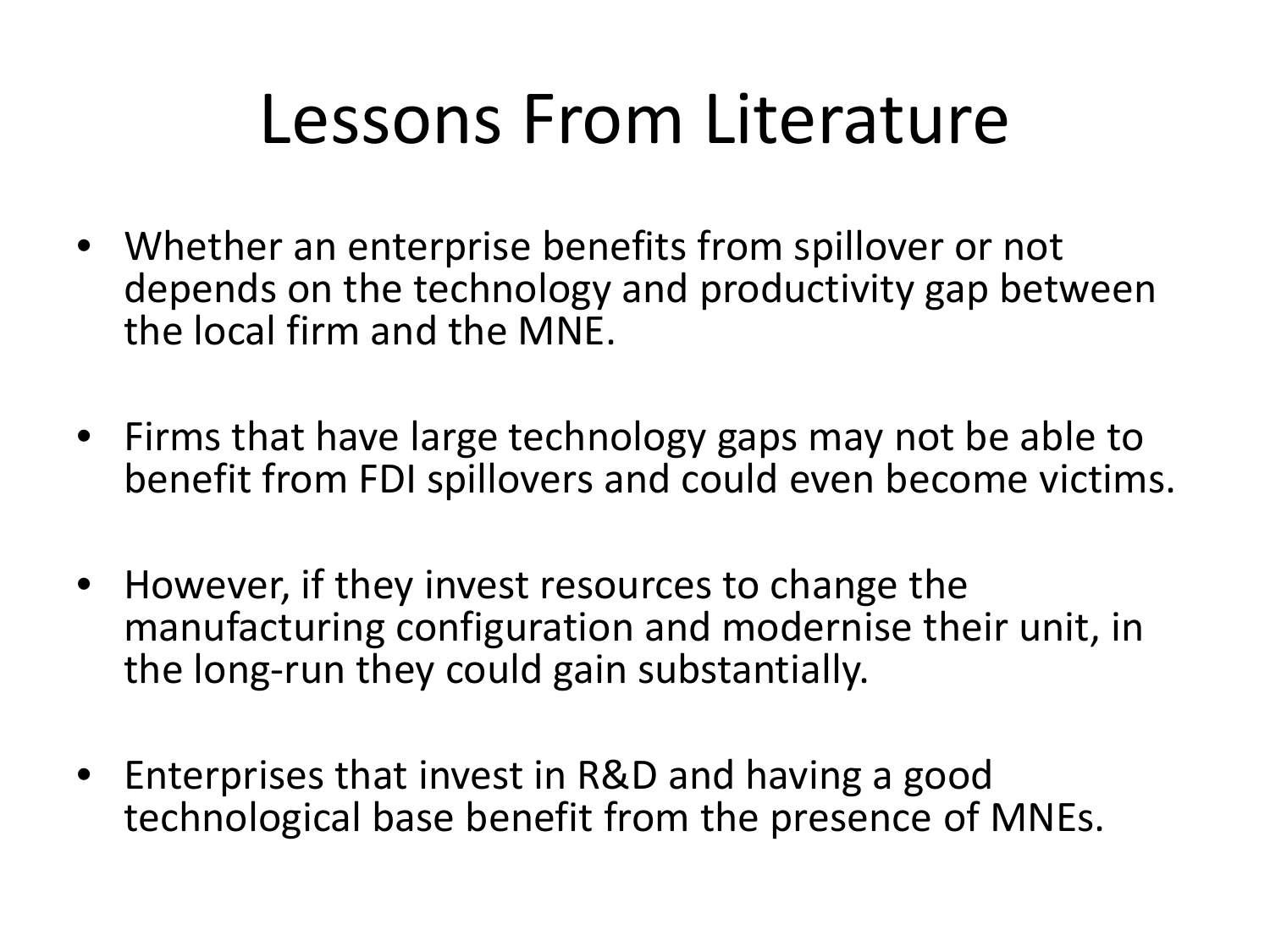# Lessons - 2

- Firms with high R&D spending also benefit from import of technology through royalty and technical fee payments.
- During the initial stages of liberalisation spillovers are likely to be modest and would increase over the years.
- Spillovers also depend on corporate governance and ownership structure.
- Technology and productivity spillovers are more in the case of FDI from developed countries.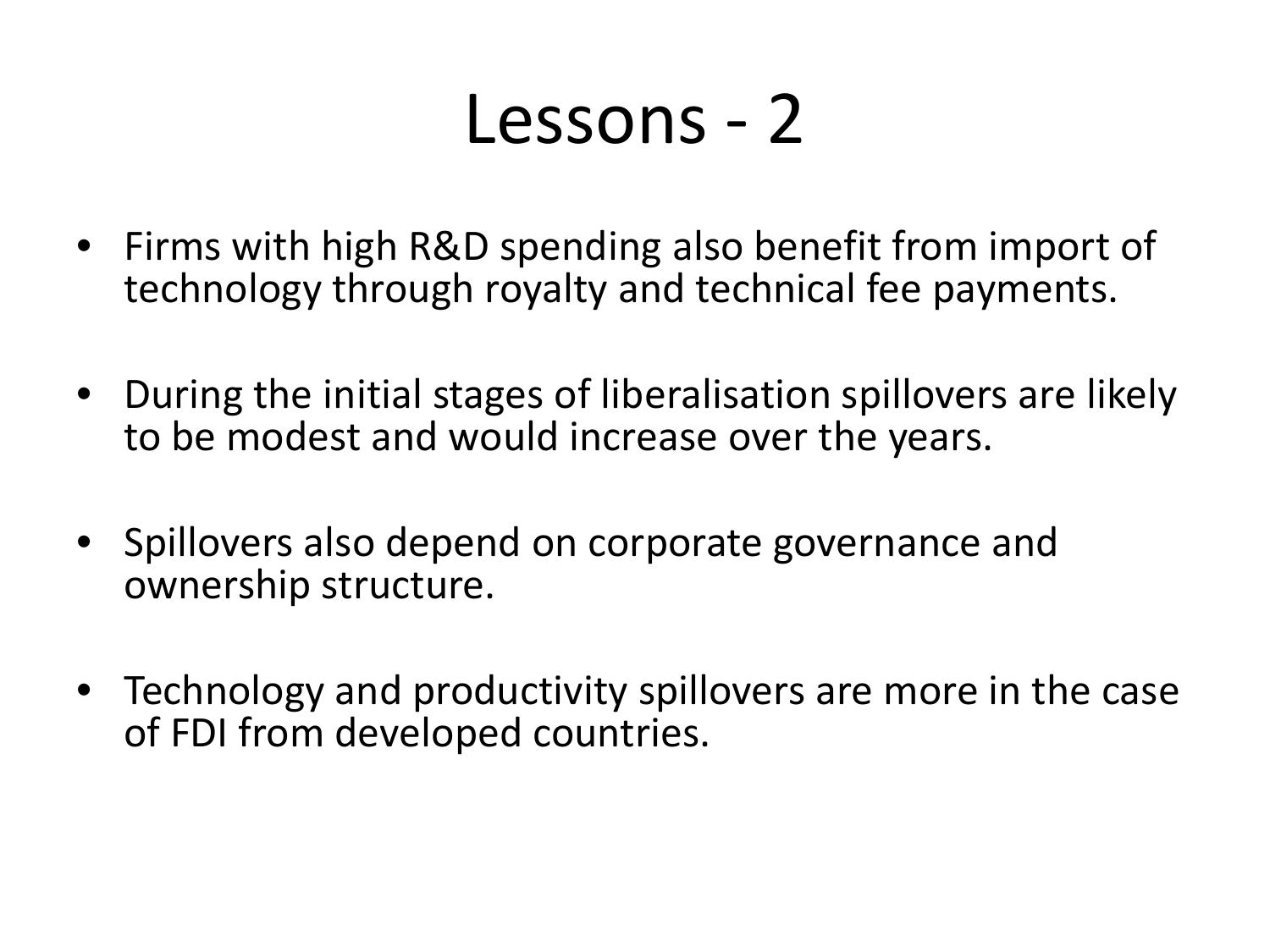# Lessons - 3

- With regard to the local firms, there is evidence in the case of China that government owned firms received very little spillovers compared to other private Chinese firms.
- In the short-run spillovers could be modes and even negative, in the long-run spillovers could be substantial and beneficial.
- Emergence of Asia as the manufacturing hub.
- Loss of competitiveness of MNEs from developed countries
- Emergence of OFDI from China and India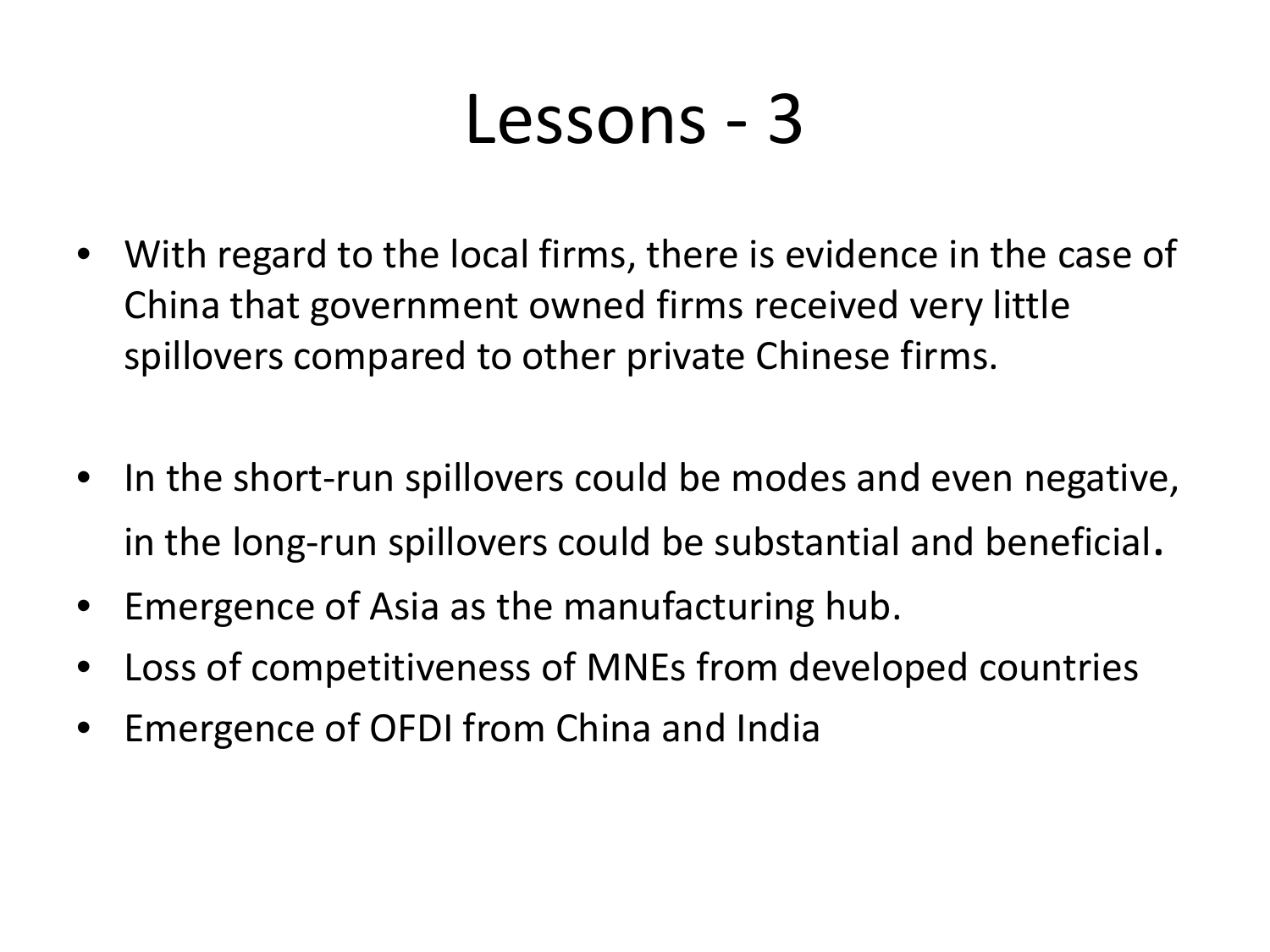#### Table 1

| Ind. Variables     | 1993      | 1994                  | 1995                  | 1996      | 1997                  | 1998      | 1999      | 2000      |
|--------------------|-----------|-----------------------|-----------------------|-----------|-----------------------|-----------|-----------|-----------|
| MS                 | $-0.010$  | 0.002                 | 0.007                 | 0.001     | $-0.002$              | $-0.003$  | 0.009     | $-0.002$  |
| t                  | $-0.748$  | 0.158                 | 0.385                 | 0.049     | $-0.207$              | $-0.342$  | 1.382     | $-0.179$  |
| <b>MSF</b>         | $-0.026*$ | 0.038                 | 0.024                 | $-0.027$  | $-0.040$              | $-0.001$  | 0.030     | 0.018     |
|                    | $-3.30$   | 1.025                 | 0.449                 | $-0.690$  | $-1.118$              | $-0.025$  | 1.249     | 1.116     |
| <b>VALF</b>        | $0.654*$  | $0.981*$              | $1.073*$              | $1.248*$  | $1.391*$              | $1.557*$  | 1.548*    | $1.349*$  |
|                    | 7.612     | 6.079                 | 5.073                 | 5.266     | 4.899                 | 7.314     | 5.844     | 5.969     |
| <b>GAP</b>         | $3.325*$  | 2.992*                | $3.201*$              | 3.455*    | $3.246*$              | 2.952*    | $3.201*$  | $3.644*$  |
|                    | 16.393    | 13.232                | 15,655                | 16.401    | 21.427                | 16.617    | 13.461    | 18.089    |
| <b>COR</b>         | 0.006     | 0.007                 | $-0.029$              | $-0.026$  | $-0.038$              | $-0.082+$ | $-0.044$  | $-0.041*$ |
|                    | 0.862     | 1.216                 | $-1.293$              | $-1.777$  | $-1.252$              | $-3.109$  | $-1.746$  | $-2.961$  |
| AD                 | $-6.895$  | $-14.77$ <sup>+</sup> | $-4.061$              | $-0.432$  | $-10.14$              | $-2.569$  | $-1.512$  | $-2.262$  |
|                    | $-0.960$  | $-2.323$              | $-0.605$              | $-0.105$  | $-1.395$              | $-0.596$  | $-0.493$  | $-0.994$  |
| <b>EXPORT</b>      | 0.012     | 0.037                 | 0.010                 | 0.011     | 0.183                 | 0.025     | 0.253     | 0.396     |
|                    | 0.227     | 1.084                 | 0.058                 | 0.061     | 0.629                 | 0.136     | 0.996     | 1.079     |
| <b>IMPTECH</b>     | 1.823     | $-22.26+$             | $-20.88*$             | $-3.222$  | $-1.852$              | 0.352     | 5.446     | $-2.519$  |
|                    | 0.509     | $-2,250$              | $-2.996$              | $-0.626$  | $-0.195$              | 0.061     | 0.782     | $-0.559$  |
| <b>IMPCAP</b>      | 0.043     | 0.480                 | 0.337                 | $-0.478$  | $-1.596*$             | $-0.997*$ | $-1.589*$ | $-0.745*$ |
|                    | 0.110     | 0.912                 | 0.944                 | $-0.562$  | $-2.822$              | $-2.551$  | $-3.034$  | -2.547    |
| <b>CONST</b>       | $-2.147*$ | $-3.564*$             | $-3.816^{+}$          | $-4.199*$ | $-3.759*$             | $-4.406*$ | $-5.262*$ | $-4.914*$ |
|                    | $-4.119$  | $-2.842$              | $-2.408$              | $-3,246$  | $-4.007$              | $-4.774$  | $-4.939$  | $-5.974$  |
| <b>D AUTOAN</b>    | $1.302*$  | $-0.099$              | 0.119                 | 0.795     | 1.027                 | $-0.167$  | $-1.103$  | $-0.673$  |
|                    | 8.721     | $-0.121$              | 0.099                 | 0.924     | 1.213                 | $-0.199$  | $-1.162$  | $-1.230$  |
| <b>D COMVEH</b>    | $1.206*$  | $-0.048$              | 0.050                 | $-0.047$  | $-0.240$              | $-1.126$  | $-0.818$  | $-0.437$  |
|                    | 3.495     | $-0.103$              | 0.066                 | $-0.079$  | $-0.403$              | $-0.492$  | $-1.658$  | $-1.089$  |
| <b>D MCYCLE</b>    | 2.506*    | $-1.236$              | $-1.096$              | 1.437     | 2.232                 | $-1.126$  | $-3.538$  | $-2.626$  |
|                    | 6.829     | $-0.602$              | $-0.363$              | 0.609     | 1.004                 | $-0.492$  | $-1.597$  | $-1.614$  |
| D CAR              | $-6.002*$ | $-14.00*$             | $-19.31*$             | $-31.83*$ | $-24.11*$             | $-21.48*$ | $-19.92*$ | $-17.66*$ |
|                    | $-5.468$  | $-3.524$              | 2,793                 | $-4.006$  | $-3.886$              | $-4.419$  | $-3.958$  | $-4.258$  |
| <b>D CHEM</b>      | 2.152*    | $1.336*$              | $1.735$ <sup>+</sup>  | 0.458     | 0.417                 | $-1.362$  | $-1.029$  | $-0.281$  |
|                    | 7.192     | 2.821                 | 2.100                 | 0.414     | 0.334                 | $-1.272$  | $-0.959$  | $-0.374$  |
| <b>D DOMEAPPLS</b> | $1.905*$  | 1.928                 | $-2.509*$             | $-0.714$  | 0.131                 | $-2.553*$ | $-0.719$  | 0.079     |
|                    | 4.665     | 1.551                 | $-2.790$              | $-1.134$  | 0.222                 | $-2.552$  | $-0.645$  | 0.131     |
| <b>D_DRYCELLS</b>  | $-0.637$  | $-3.805*$             | $-3.906$ <sup>+</sup> | $-2.893$  | $-2.826$ <sup>+</sup> | $-4.400*$ | $-3.970+$ | $-3.008*$ |
|                    | $-1.085$  | $-2.769$              | $-2.015$              | $-1.771$  | $-2.399$              | $-3.633$  | $-2.683$  | $-2.969$  |
| <b>D ELECTRIC</b>  | $-1.979*$ | $0.809*$              | $-0.964*$             | $-0.147$  | $-0.432$              | $-0.562$  | $-0.711$  | $-0.514$  |
|                    | $-4,025$  | $-2.794$              | $-3.087$              | $-1.151$  | $-1.401$              | $-1.810$  | $-1.768$  | $-1.609$  |

Determinants of VAL (White Heteroskedasticity-Consistent Estimates)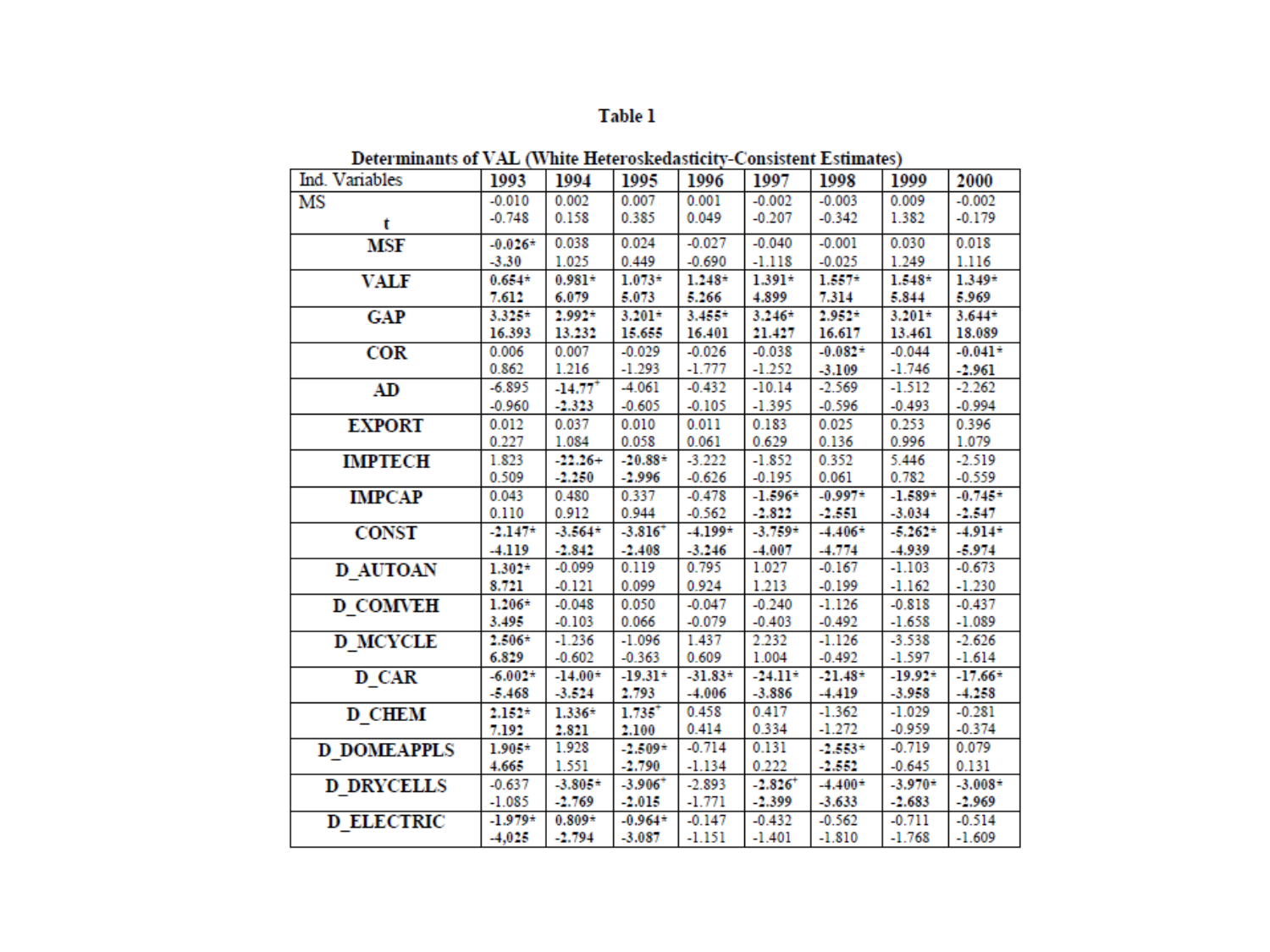Estimating the level and rate effects of intraindustry and interindustry spillovers, dependent variable: ltfp

| <b>Variables</b>                                           | $(l)$ Full<br>sample | $(2)$ Full<br>sample | (3) Domestic<br>sample | (4) Domestic<br>sample |
|------------------------------------------------------------|----------------------|----------------------|------------------------|------------------------|
| FDI firm                                                   | NS                   |                      |                        |                        |
| FDI firm (lagged)                                          |                      | NS                   |                        |                        |
| FDI sector                                                 | $-$ **               |                      | $-***$                 |                        |
| FDI sector (lagged)                                        |                      | NS                   |                        | NS                     |
| Time * FDI_sector                                          | **                   |                      | NS                     |                        |
| Time <sup>*</sup> FDI_sector (lagged)                      |                      | NS                   |                        | NS                     |
| FDI downstream sector                                      | $-$ **               |                      | NS                     |                        |
| FDI downstream sector<br>(lagged)                          |                      | _ ※※                 |                        | _ ***                  |
| Time * FDI_downstream_sector                               | ***                  |                      | **                     |                        |
| Time * FDI_downstream_sector<br>(lagged)                   |                      | NS                   |                        | **                     |
| FDI upstream sector                                        | NS                   |                      | NS                     |                        |
| FDI upstream sector (lagged)                               |                      | NS                   |                        | _ **                   |
| Time * FDI_upstream_sector                                 | NS                   |                      | NS                     |                        |
| $\mbox{Time}$ * $\mbox{FDI\_upstream\_sector}$<br>(lagged) |                      | *                    |                        | NS                     |
| Time                                                       | ***                  | *                    | ***                    | ***                    |
| HЦ                                                         | NS                   | NS                   | - **                   | NS                     |
| Firm dummy                                                 | Yes                  | Yes                  | Yes                    | Yes                    |
| Obs.                                                       | 50,667               | 30,225               | 39,140                 | 23,555                 |
| Adj- $R^2$                                                 | 0.914                | 0.932                | 0.914                  | 0.932                  |

Figures in parentheses are standard errors corrected for heteroskedasticity. Lagged indicates the independent variable is lagged by 1 year.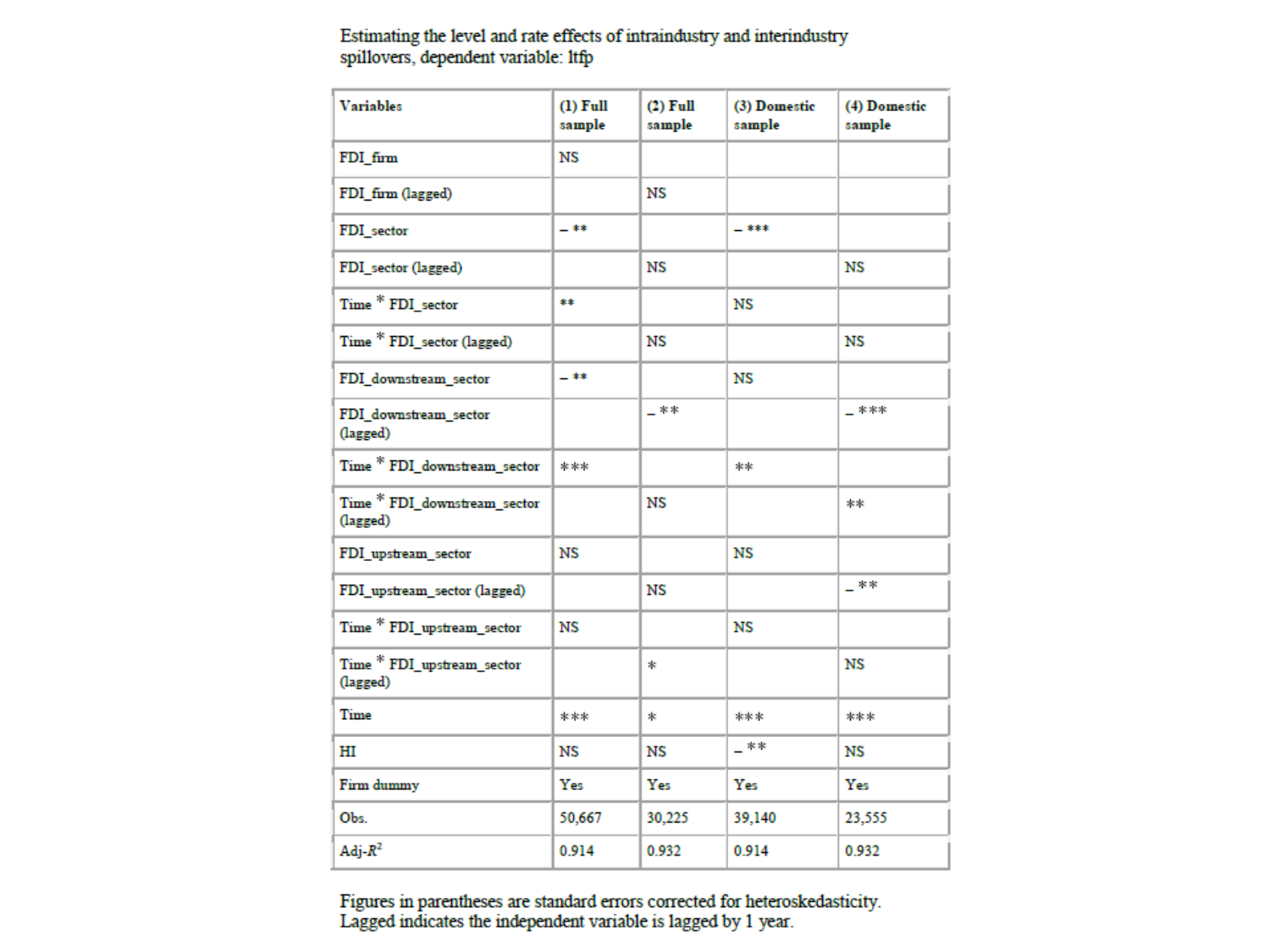# **Current data for India and China show:**

**Several Indian and Chinese firms are on the frontier in many industries.**

**In such cases spillovers would be from Indian firms to the developed countries MNEs**

**Asia has emerged as the manufacturing hub**

**US and Europe have lost their manufacturing advantages**

**Future studies should concentrate on this emerging trend**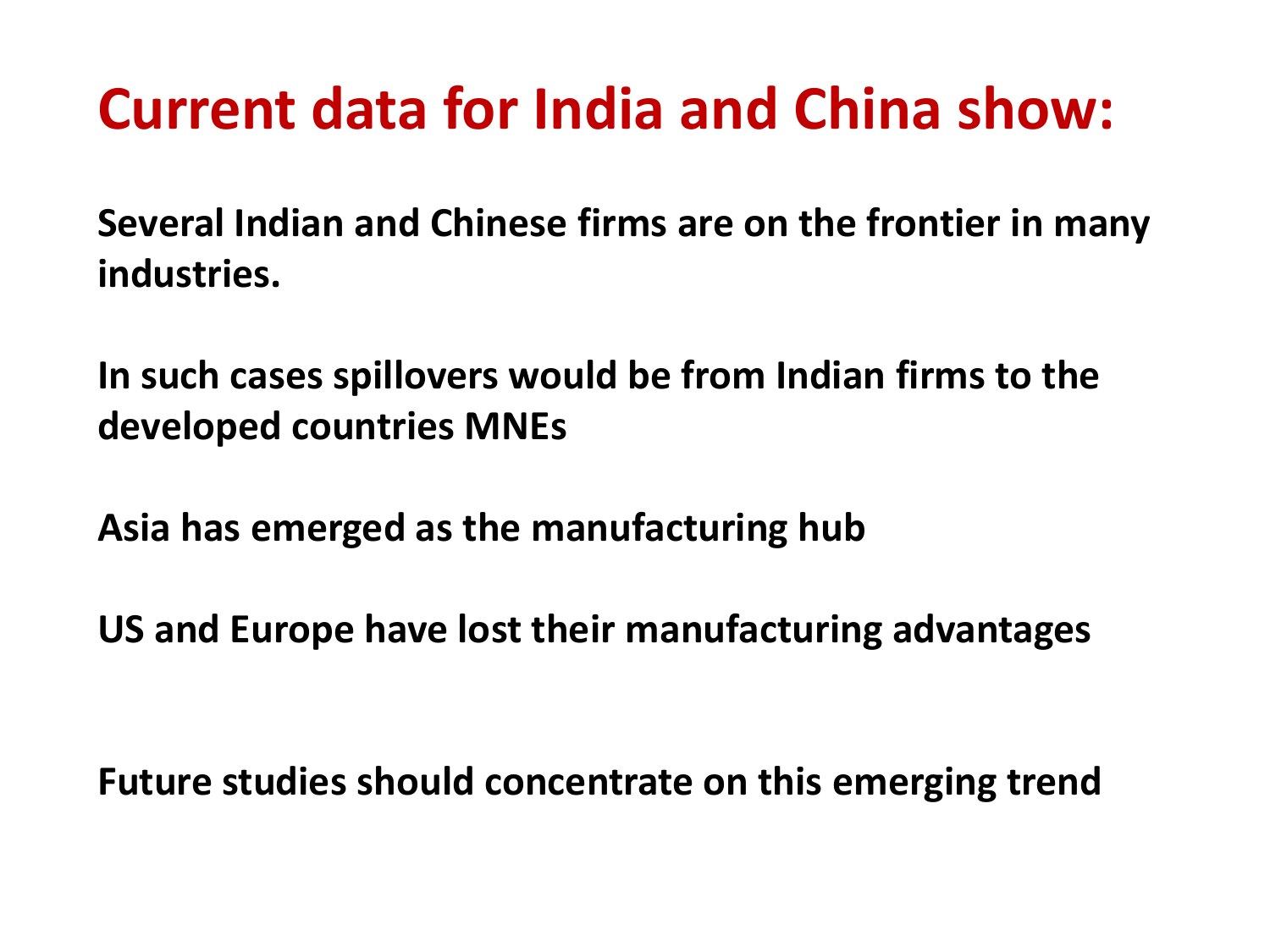#### **Outward FDI from China and India**

### **China: 13% of world OFDI**

**Randall Morck, Bernard Yeung and Minyuan Zhao, "Perspectives on China's outward foreign direct investment",**  *Journal of International Business Studies* **(2008) 39, 337–350** 

**Xiaoxi Zhang, Kevin Daly, "The determinants of China's outward foreign direct investment",** *Emerging Markets Review* **12 (2011) 389–398**

**Weilei (Stone) Shi, Sunny Li Sun, Daying Yan and Zhu Zhu, (2017), "Institutional fragility and outward foreign direct investment from China",** *Journal of International Business Studies* **48, 452–476**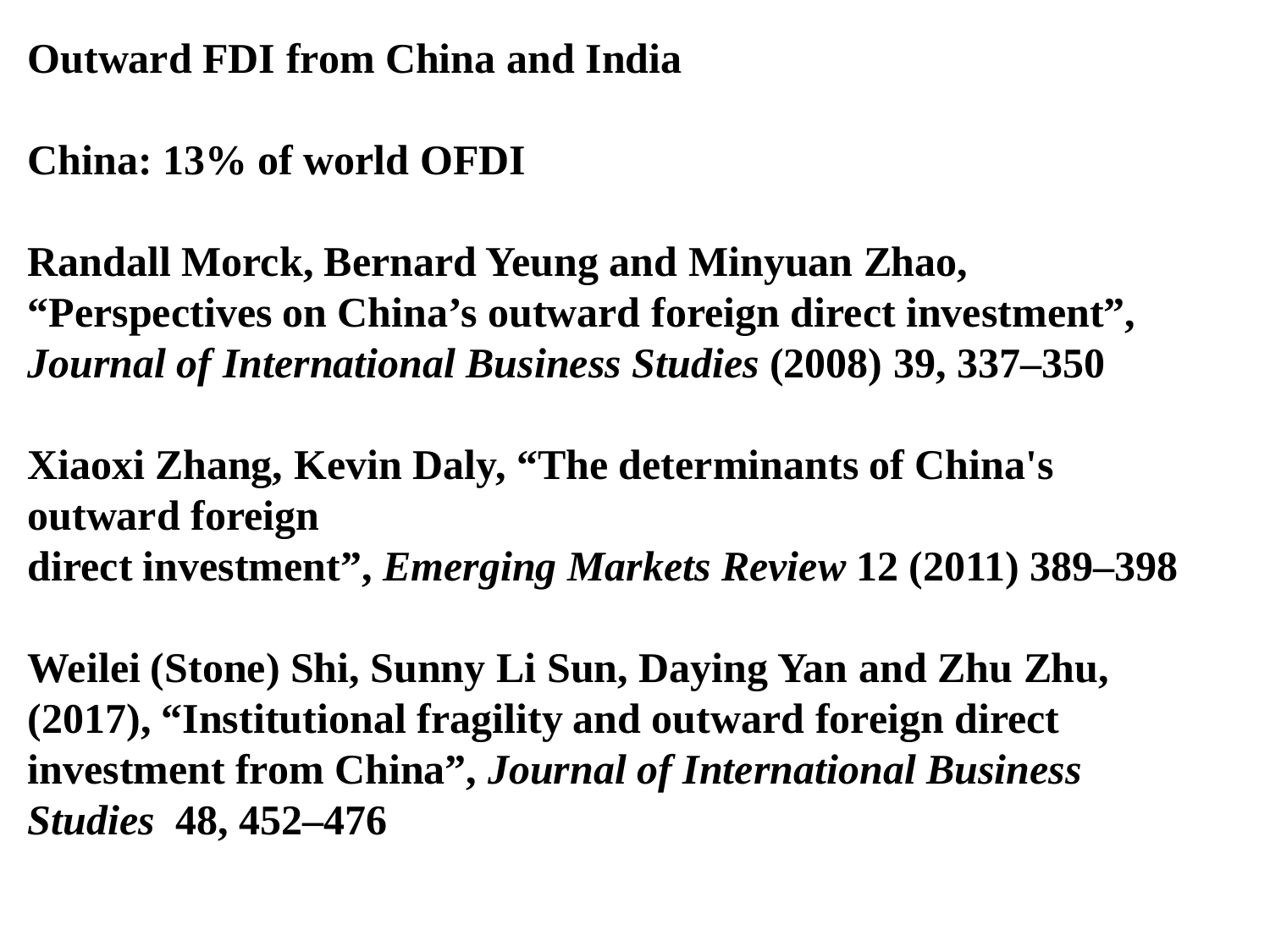China Accounted for 13 per cent of the world OFDI flows

However, till recently more than 85% went to Hong Kong and Cayman Islands

From these places some investment went to African countries in mining and mineral sectors.

State owned enterprises main players

Mainly went for mining, trade and real estate.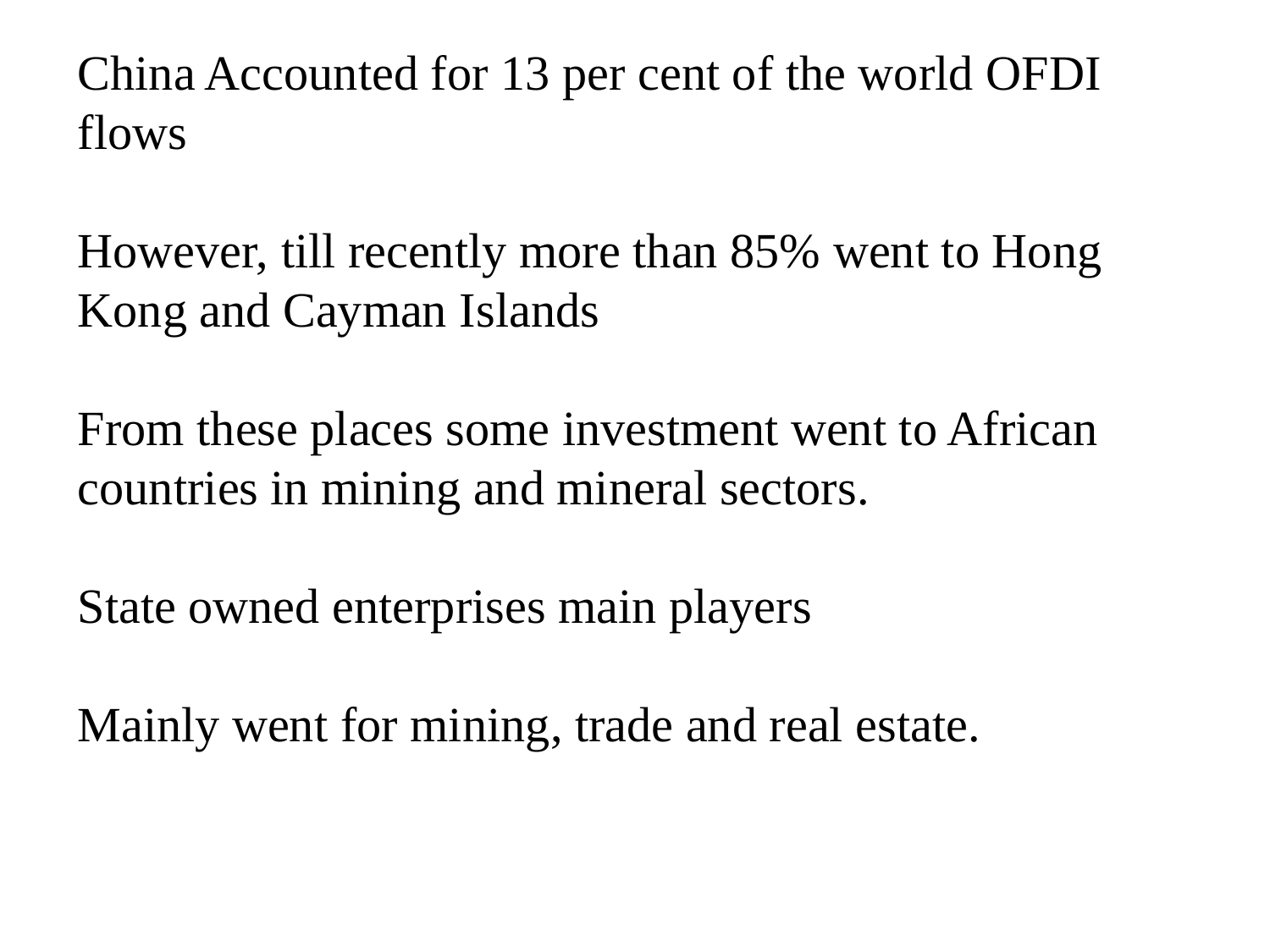#### **India: 0.35% of world OFDI, It was 1% in 2010**

**Sumon Kumar Bhaumik, Nigel Driffield and Sarmistha Pal (2010), "Does ownership structure of emerging-market firms affect their outward FDI? The case of the Indian automotive and pharmaceutical sectors",** *Journal of International Business Studies* **41, 437–450**

**Pradhan, Jaya Prakash and Singh, Neelam, "Group A\_liation and Location of Indian Firms' Foreign Acquisitions", MPRA Munich Personal RePEc Archive, July 2010**

**Ronny Thomas and K. Narayanan, "Determinants of outward foreign direct investment: a study of Indian manufacturing firms",** *Transnational Corporations* **– Volume 24, Number 1, 2017**